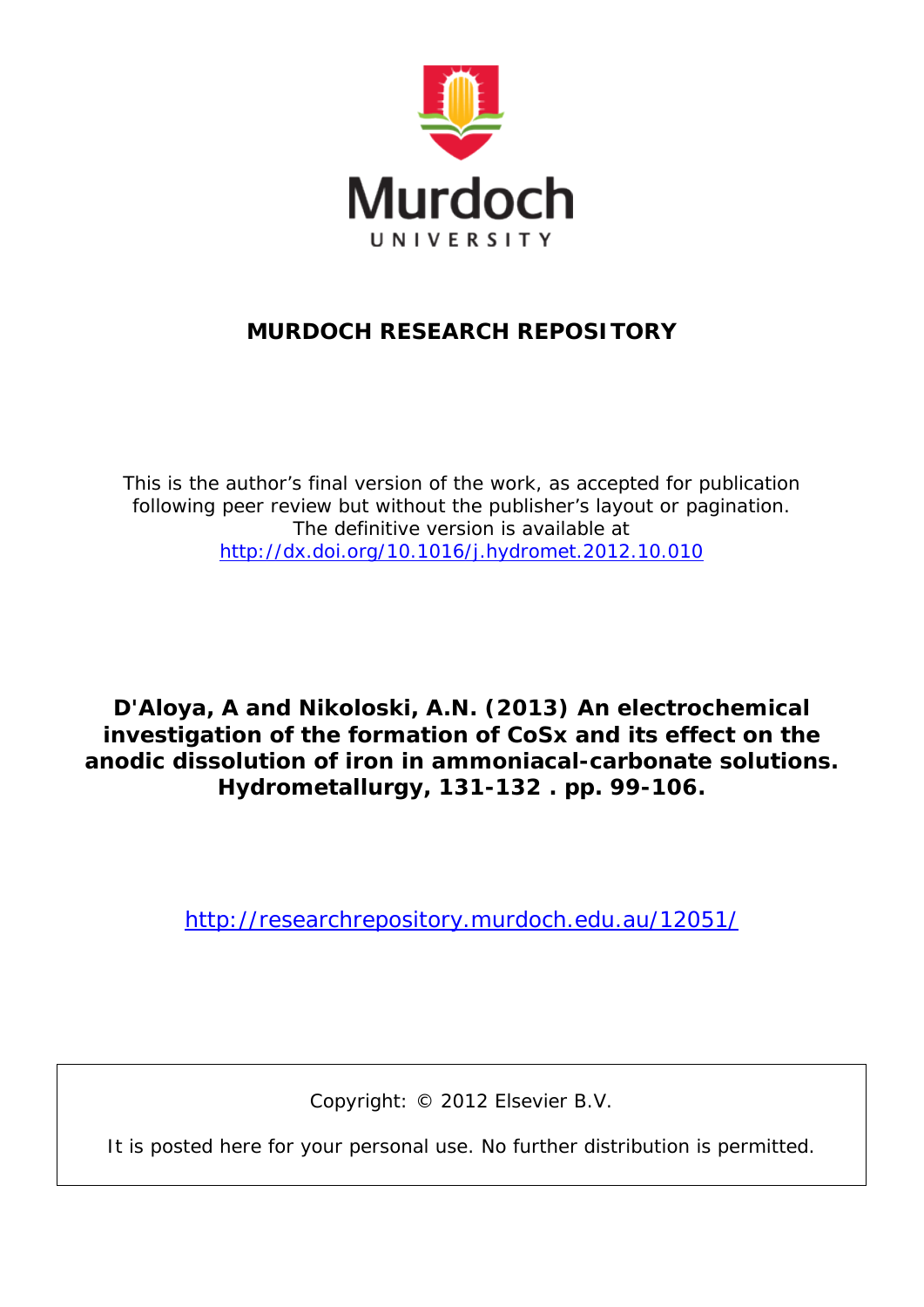### -- -

An electrochemical investigation of the formation of  $\cos x$  and its effect on the anodic dissolution of iron in ammoniacal-carbonate solutions

Anna D'Aloya, Aleksandar N. Nikoloski

Accepted date: 28 October 2012

| PII:           | S0304-386X(12)00239-3               |
|----------------|-------------------------------------|
| DOI:           | doi: 10.1016/j.hydromet.2012.10.010 |
| Reference:     | <b>HYDROM 3624</b>                  |
| To appear in:  | Hydrometallurgy                     |
| Received date: | 29 August 2012                      |
| Revised date:  | 27 October 2012                     |



Please cite this article as: D'Aloya, Anna, Nikoloski, Aleksandar N., An electrochemical investigation of the formation of  $\cos x$  and its effect on the anodic dissolution of iron in ammoniacal-carbonate solutions, *Hydrometallurgy* (2012), doi: [10.1016/j.hydromet.2012.10.010](http://dx.doi.org/10.1016/j.hydromet.2012.10.010)

This is a PDF file of an unedited manuscript that has been accepted for publication. As a service to our customers we are providing this early version of the manuscript. The manuscript will undergo copyediting, typesetting, and review of the resulting proof before it is published in its final form. Please note that during the production process errors may be discovered which could affect the content, and all legal disclaimers that apply to the journal pertain.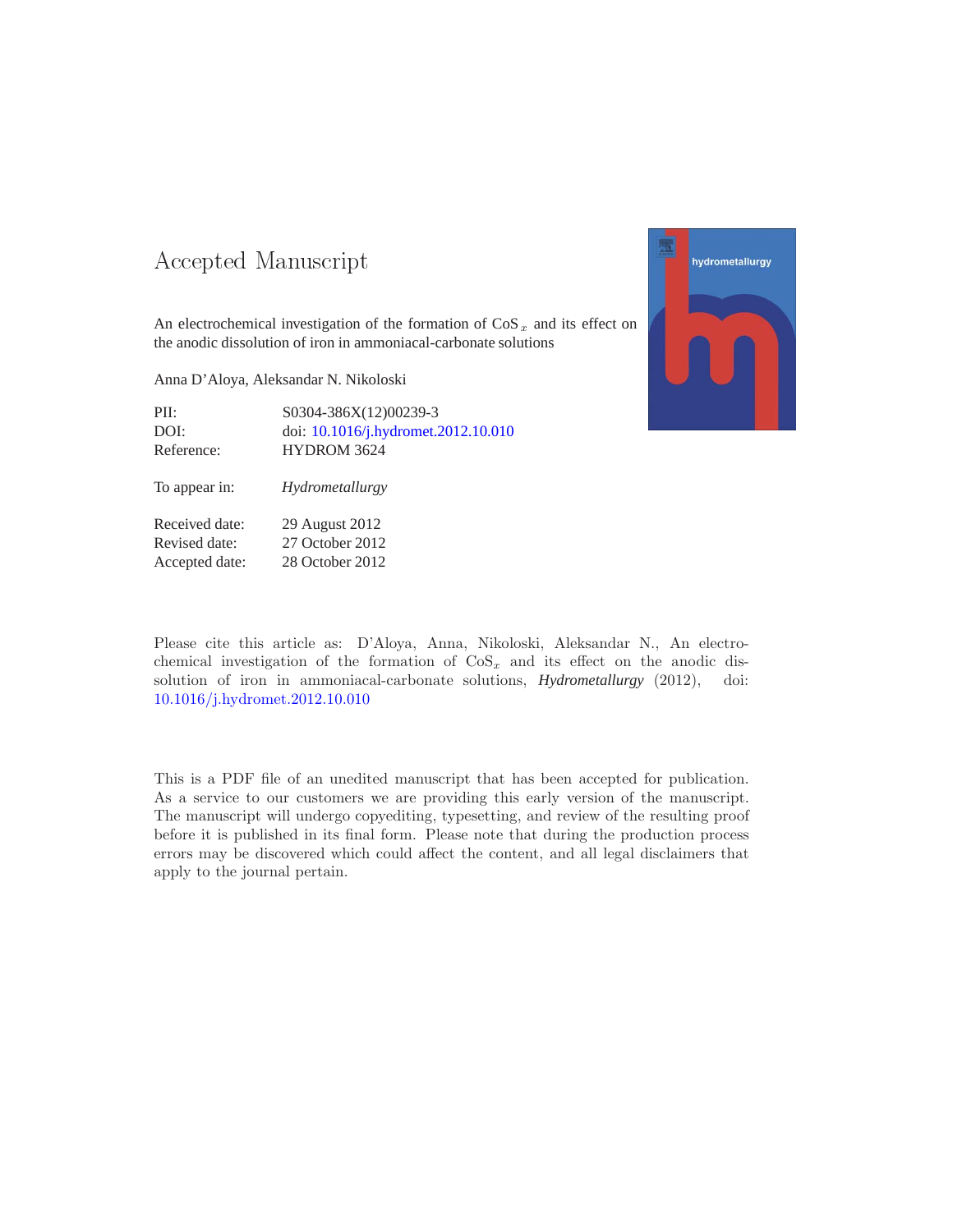#### **An electrochemical investigation of the formation of CoS<sup>x</sup> and its effect on the anodic dissolution of iron in ammoniacal-carbonate solutions**

Anna D'Aloya and Aleksandar N. Nikoloski\*

Parker Centre, Murdoch University, South Street, Murdoch, WA 6150, Perth, Australia

#### **Abstract**

It has been found that the co-presence of cobalt (II) and thiosulfate ions in ammoniacal-carbonate solutions promotes the passivation of iron, under conditions in which it would otherwise continue to dissolve anodically. Electrochemical experiments have shown a relationship between the immersion time required for passivation and the formation of a solid species on the iron surface, which is thought to be implicated in the mechanism of passivation, whilst not being itself the protective species. Based on a combination of electrochemical, scanning electron microscopy (SEM), energy dispersive X-ray spectroscopy (EDX) and grazing incidence X-ray diffraction (GIXRD) characterisation techniques, said species has been identified as CoSx, resulting from the interaction of cobalt (II) and thiosulfate ions. It is thought to form as a product of the cathodic reactions taking place on the iron surface during its active dissolution.

doch University, South Street, Murdoch, WA 6150, Perth, Australia<br>
that the co-presence of cobalt (II) and thiosulfate tons in ammoniac<br>
vation of iron, under conditions in which it would otherwise continue<br>
periments have These findings are particularly relevant to the Caron process, in which ammoniacal-carbonate solutions containing dissolved cobalt and thiosulfate ions are used to leach nickel and cobalt from pre-reduced laterite ores rich in metallic iron. Both the loss of cobalt into the  $\cos<sub>x</sub>$  layer and the passivation of iron and of its alloys with nickel and cobalt, are potential contributing factors to the low cobalt and nickel recoveries, which are typical of the Caron process. This study provides a better understanding of the conditions under which the  $\cos x$  layer forms and promotes the passivation of iron, and may therefore provide useful information to help minimise the effect this may have on the extraction efficiency of the process. In particular, at the cobalt and thiosulfate ion concentrations usually encountered at a Caron plant, the passivation of iron was found to be prevented by maintaining a high enough concentration of ammonia.

#### **1. Introduction**

 $\overline{\phantom{a}}$ 

The electrochemical behaviour of metallic iron in ammoniacal solutions has been studied by several researchers over the years due to its relevance to hydrometallurgical systems. In particular, the leaching stage of the Caron process employs ammonia-ammonium carbonate solutions to extract nickel and cobalt from pre-reduced laterite ores. During the pre-treatment step of the process, the ore is roasted under reducing conditions in order to convert the nickel and cobalt, present as oxides and silicates, to the metallic state. This also results in the reduction of a significant amount of iron, which tends to form alloys with the nickel and cobalt. Therefore, despite it being an unwanted metal in the feed, the dissolution of iron and its alloys is necessary in order to liberate the nickel and cobalt contents. Most of the iron dissolution occurs during the first stage of the leaching, under oxygen-free conditions. In the subsequent leaching stages, which take place under aerated conditions, the dissolved iron precipitates mainly as ferric hydroxide, whereas metallic iron is thought to passivate. This is supported by measurements conducted at the QNi Caron plant in Yabulu, Australia (Nicol et al., 2004; Nikoloski et al., 2003). Although iron rejection is necessary at this stage of the process, the passivation of iron has been identified as one of the possible factors behind its relatively poor extraction efficiency, as suggested by several investigations into the active-passive behaviour of iron in ammoniacal-carbonate solutions (Jandova and Pedlik, 1991; Kho et al., 1992; Kim et al., 1991; Lee et al., 1985; Nicol et al., 2004; Nikoloski and Nicol, 2006; Nikoloski et al., 2003; Osseo-Asare., 1983). It is therefore important to gain a better understanding of the factors and conditions that affect the anodic behaviour of iron, in order to have better control over it and therefore improve the overall efficiency of the process. Although the passivation of iron induced by polarisation has been consistently reported in many studies (Jandova and Pedlik, 1991; Kho et al., 1992; Kim et al., 1991; Lee et al., 1985; Nicol et al., 2004; Nikoloski and

E-mail address: [A.Nikoloski@murdoch.edu.au](mailto:A.Nikoloski@murdoch.edu.au) (A. N. Nikoloski).

<sup>\*</sup> Corresponding author. Tel.: + 61 8 9360 2835; fax: + 61 8 9360 6343.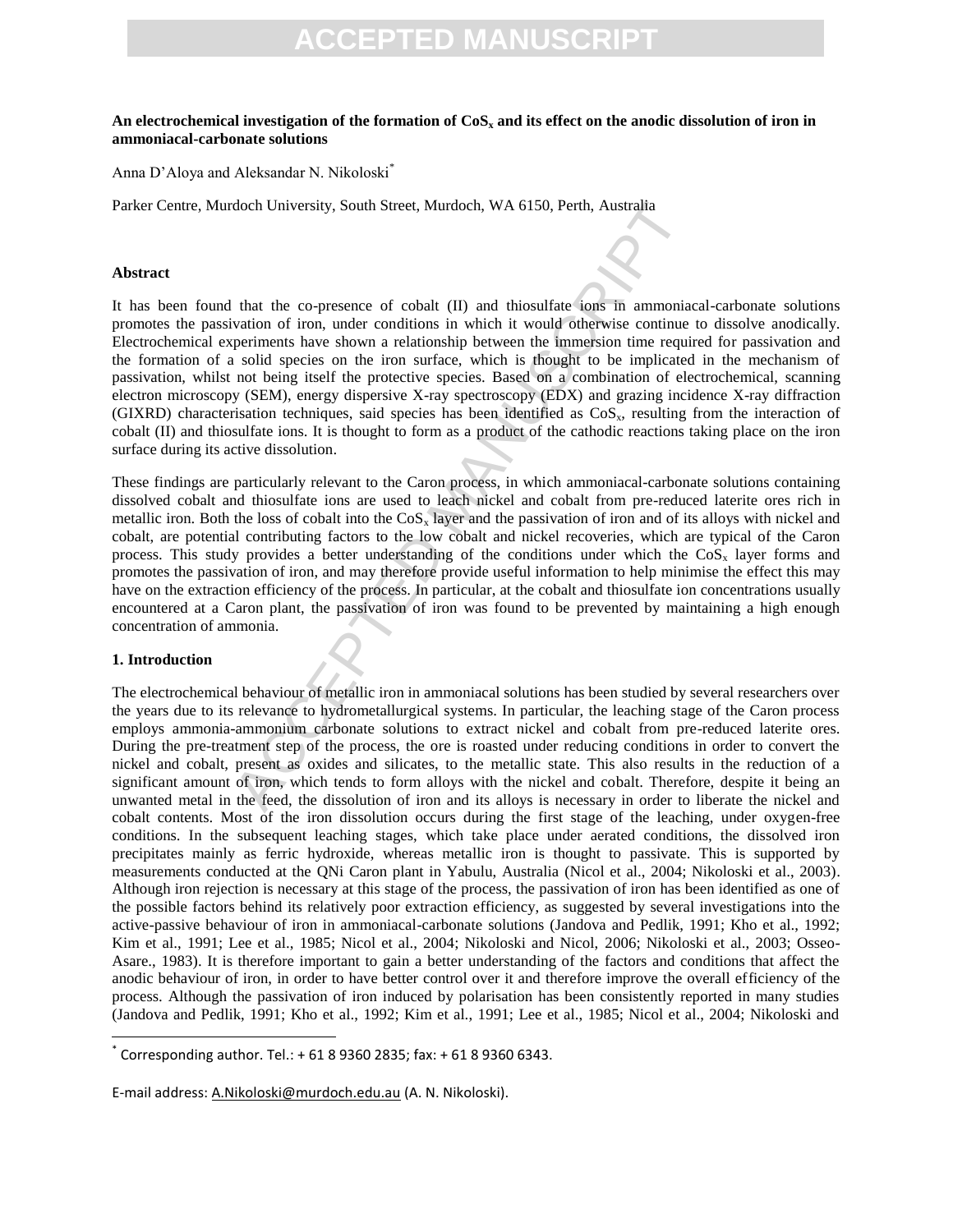Nicol, 2006; Nikoloski et al., 2003), only a few of these have documented it taking place as a spontaneous process. Under open circuit conditions, iron has generally been found to remain in active dissolution, except in heavily aerated or oxygenated solutions (Nikoloski et al., 2003). Under normal conditions of aeration, or in de-oxygenated solutions, the spontaneous passivation of iron has only been observed under very specific conditions. In particular, iron and its alloys with nickel or cobalt have been found to passivate during short periods of immersion in ammoniacal-carbonate solutions containing copper (II) ions (D'Aloya and Nikoloski, 2012) or in the presence of nickel, cobalt and thiosulfate ions (Nicol et al., 2004; Nikoloski et al., 2003). Iron powder was also found to passivate after 3 days of immersion in ammoniacal-carbonate solutions containing cobalt ions at a significantly lower ammonia concentration than employed in the Caron process (Kasherininov, 1960).

The passivation of iron, iron-nickel and iron-cobalt alloys in solutions containing nickel, cobalt and thiosulfate ions, prepared specifically to simulate typical Caron leach solutions, is of significant industrial relevance due to its potential effect on the extraction efficiency of the process (Nicol et al., 2004; Nikoloski and Nicol, 2006; Nikoloski et al., 2003). Following the passivation of iron in these solutions, a surface layer containing cobalt, nickel and sulfur was also observed, and thought to contribute to further losses of nickel and cobalt from the leach solution by precipitation into such layer (Nikoloski et al., 2003). More importantly, the layer appears to be somehow implicated in the passivation process, by a mechanism which is not fully understood and is subject of ongoing investigation.

#### **2. Experimental details**

ate solutions containing copper (II) ions (D'Aloya and Nikoloski, 2012<br>this chiosultie ions (Nicol et al., 2004; Nikoloski et al., 2003). Iron power<br>anys of immersion in amoniacal-carbonate solutions containing cobalt<br>cent The electrochemical study was carried out using a 6310 EG&G Princeton Applied Research potentiostat connected to a three electrode cell. The working electrode consisted of a 99.98% polycrystalline iron rotating disk electrode (RDE), the counter electrode was a platinum wire, and the reference electrode was a saturated calomel electrode (SCE). The latter was connected to the cell via a Luggin capillary containing the cell solution, which was positioned with its tip a few millimetres from the working electrode, in order to minimise the solution iR drop. No other form of iR correction was applied to the measurements, and all potentials reported have been converted to the standard hydrogen electrode (SHE) scale. The cell was jacketed and connected to a thermostat-controlled water bath set to 45°C in order to simulate the Caron process conditions. The results reported generally refer to experiments that were not conducted under de-oxygenated conditions, unless it is clearly stated in the figure caption. For those experiments which were carried out under de-oxygenated conditions, nitrogen was sparged through the solution prior to the measurement. In order to minimise the loss of ammonia, the nitrogen line was passed through a bubbler containing an ammoniacal carbonate solution of approximately the same composition prior to reaching the cell solution. Additionally, a rotating paraffin oil seal was employed to prevent oxygen from entering the cell and to allow the nitrogen sparge to be stopped during the measurements. Immediately prior to immersion, the working electrode surface was polished with 1200 grit silicon carbide paper wetted with ammonia-ammonium bicarbonate solution, and its rotation speed was kept at 500 rpm for all experiments.

The variables investigated during this study were the concentrations of ammonia, ammonium bicarbonate, cobalt (II) ions, thiosulfate ions, and the duration of the immersion of the iron RDE in the cell solutions. These were prepared using de-ionised water and AR grade reagents, with  $[NH_3]_T$  referring to the total concentration of ammonia species, initially added as aqueous ammonia or ammonium bicarbonate, and  $[CO<sub>2</sub>]<sub>T</sub>$  to the total concentration of species originating from the bicarbonate ions. The molar ratio between  $[NH_3]_T$ :  $[CO_2]_T$  was always 5:1, except for experiments reported in section 3.3 in which they were studied as independent variables. The cobalt (II) ions were added as cobalt sulfate, and the thiosulfate as its sodium salt.

Microscope images and elemental analyses were obtained using a Philips XL20 scanning electron microscope (SEM) combined with an Oxford Link ISIS 5175 energy dispersive X-ray spectroscopy (EDX) detector. The grazing incidence X-ray diffraction (GIXRD) study was conducted using an Empyrean diffractometer system.

#### **3. Results and discussion**

#### *3.1 The anodic dissolution of iron in the presence of dissolved cobalt*

The presence of cobalt ions in ammoniacal-carbonate solutions, at concentrations similar to those encountered in the Caron process, was not found to promote the spontaneous passivation of iron in the range of concentrations studied. This is in contrast to the behaviour observed in the presence of copper ions, which under the same conditions were found to promote passivation even at concentrations of an order of magnitude lower (D'Aloya and Nikoloski, 2012). During a 3 hour immersion of an iron RDE in de-oxygenated 12 mM [Co(II)], 5M [NH<sub>3</sub>]<sub>T</sub> and 1M [CO<sub>2</sub>]<sub>T</sub>, the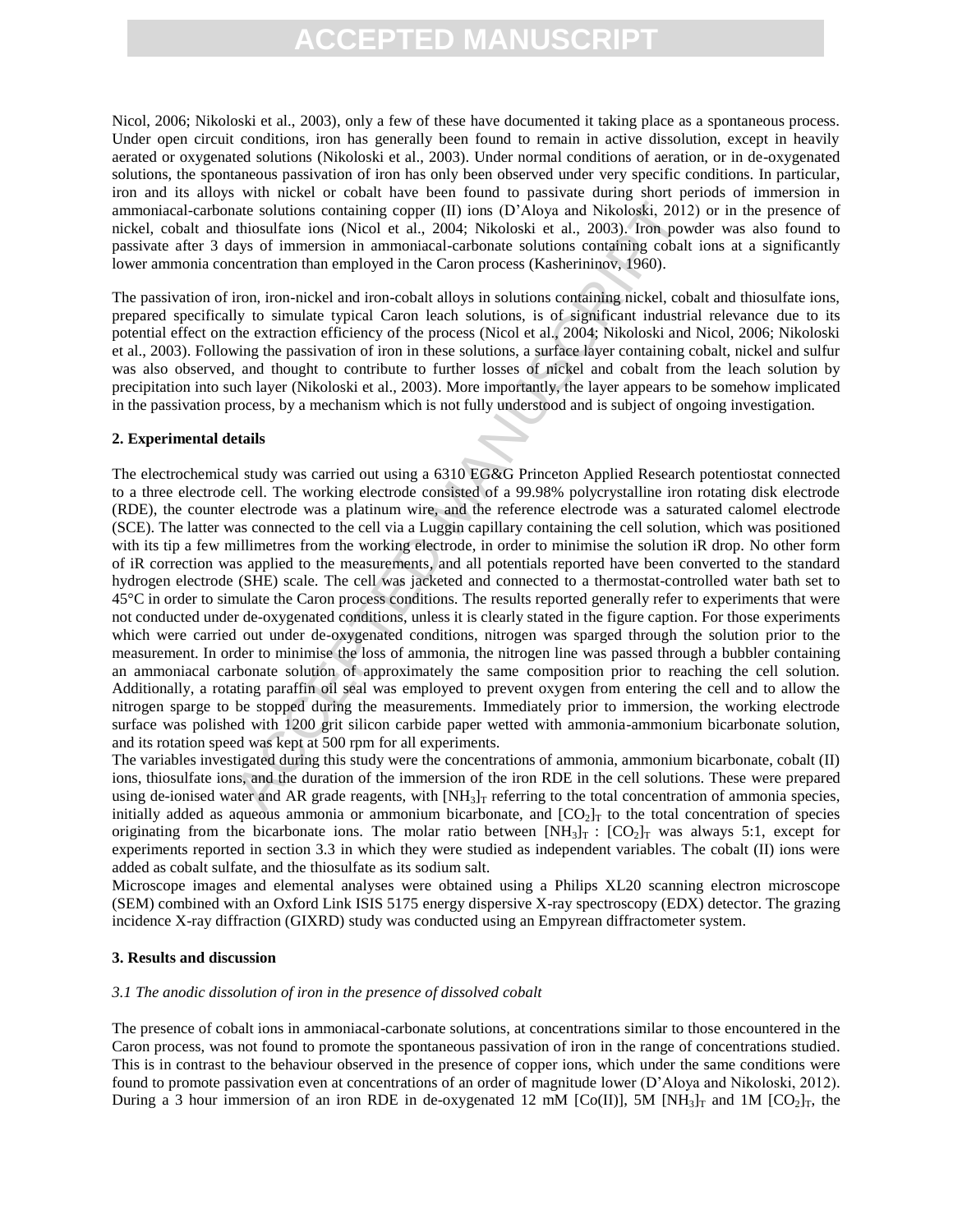measured OCP remained in the -0.7 V to -0.6 V potential region, indicating active dissolution of the iron. SEM observation of the iron surface following immersion revealed a high density of pits, with a small amount of cobalt being detected by the EDX analysis. A similar OCP behaviour was observed at half the  $[NH_3]_T$  and  $[CO_2]_T$ , with a precipitate (Figure 1) also being observed on the pitted iron surface. This was thought to consist mainly of iron corrosion products, with the cobalt being present either in its metallic state, due to cementation, or within the iron hydroxides and carbonates, due to adsorption or co-precipitation. The morphology of the precipitate was found to vary depending on whether the solution had been sparged with nitrogen or not. This variation is more likely to be due to the loss of ammonia during sparging than to the presence of oxygen in solution. The precipitate was not visible at the higher  $[NH_3]_T$  and  $[CO_2]_T$ , due to the formation of soluble complexes being favoured.

#### **Figure 1. SEM image of the iron surface following 3 hours of immersion in de-oxygenated 2.5 M [NH3]T, 0.5**   $M [CO<sub>2</sub>]$ <sub>T</sub>, and 12 mM  $[Co(II)]$  solution.

Cyclic voltammetric measurements showed an anodic response typical of the behaviour of iron in ammoniacalcarbonate solutions. As the potential was scanned in the positive direction from the OCP of around -0.7 V, the anodic current increased steadily, followed by a sudden drop denoting potentiodynamic passivation of the electrode, and significantly reduced anodic currents thereafter (Figure 2). The anodic peak current density and the corresponding passivation potential were found both to decrease for increasing immersion times.

Small cathodic currents were also observed following reversal of the scan, possibly due to the reduction of cobalt complexes, and these currents became larger at longer immersion times. As the applied potential was further decreased below -0.4 V, reactivation of the dissolution of iron was observed.

#### **Figure 2. Cyclic voltammetry of the iron RDE following different times of immersion in de-oxygenated 12**   $mM$  [Co(II)], 5 M [NH<sub>3</sub>]<sub>T</sub> and 1M [CO<sub>2</sub>]<sub>T</sub> solutions.

#### *3.2 The passivation of iron induced by cobalt and thiosulfate ions*

bonates, due to adsorption or co-precipitation. The morphology of the publement the solution had been spared with nitregen or not. This variation had been spared with nitregen or not. This variation from a momonia during The presence of metastable thiosulfate ions in ammoniacal-carbonate solutions was found to significantly enhance the dissolution of iron, with the anodic currents measured during linear polarisation reaching values an order of magnitude higher than in their absence. However, the presence of both cobalt and thiosulfate ions was also found to promote passivation. For this system, following an initial stage of active dissolution the OCP of the iron RDE was found to undergo a steep transition to values above 0 V. The co-occurrence of such potential increase with the passivation of iron has been shown in a previous study in which the iron dissolution rate was also monitored by measuring changes in the iron concentration in solution (Nikoloski et al., 2003). In de-oxygenated solutions containing 22 mM  $[S_2O_3^2]$ , 5M  $[NH_3]_T$  and 1M  $[CO_2]_T$ , and no cobalt (II) ions, the OCP of iron remained just above -0.7 V for over 3 hours, in the same region as in solutions containing cobalt (II) but no thiosulfate ions. When both cobalt and thiosulfate ions were present, the OCP of iron during the active dissolution stage was found to be approximately 0.1V higher than in solutions containing either ion separately.

The timing of the OCP transition in solutions containing both cobalt and thiosulfate ions at 5M  $[NH_3]_T$  and 1M  $[CO<sub>2</sub>]<sub>T</sub>$  showed little reproducibility, attributed mainly to the difficulty in controlling the ammonia concentration accurately, in particular when nitrogen sparging was employed. Therefore, since passivation was found to take place regardless of whether the solution had been sparged with nitrogen or not, experiments in which it was important to have a more accurate control of [NH<sub>3</sub>] were conducted in solutions that had not been de-oxygenated.

At half the  $[NH_3]_T$  and  $[CO_2]_T$ , with the same  $[Co(II)]$  and  $[S_2O_3^2]$ , passivation took place consistently after approximately  $\frac{1}{2}$  hour of immersion, while at half the [Co(II)] and [S<sub>2</sub>O<sub>3</sub><sup>2</sup>], it took place after about 1 hour (Figure 3). It should be noted that under the same conditions but in the absence of thiosulfate, spontaneous passivation was not observed within 2.5 hours, even at a cobalt concentration as high as 36 mM. It is however not to be excluded that even in the absence of thiosulfate ions, spontaneous passivation may still take place at high enough cobalt concentrations, lower ammonia concentrations or at significantly longer periods of immersion than those encountered in practice, as observed by Kasherininov (Kasherininov, 1960). Nevertheless, the fact that passivation was observed at significantly lower cobalt concentrations and shorter immersion times when both species were present, indicates the participation of a different mechanism, likely to involve an interaction between cobalt and thiosulfate, or a species derived from it.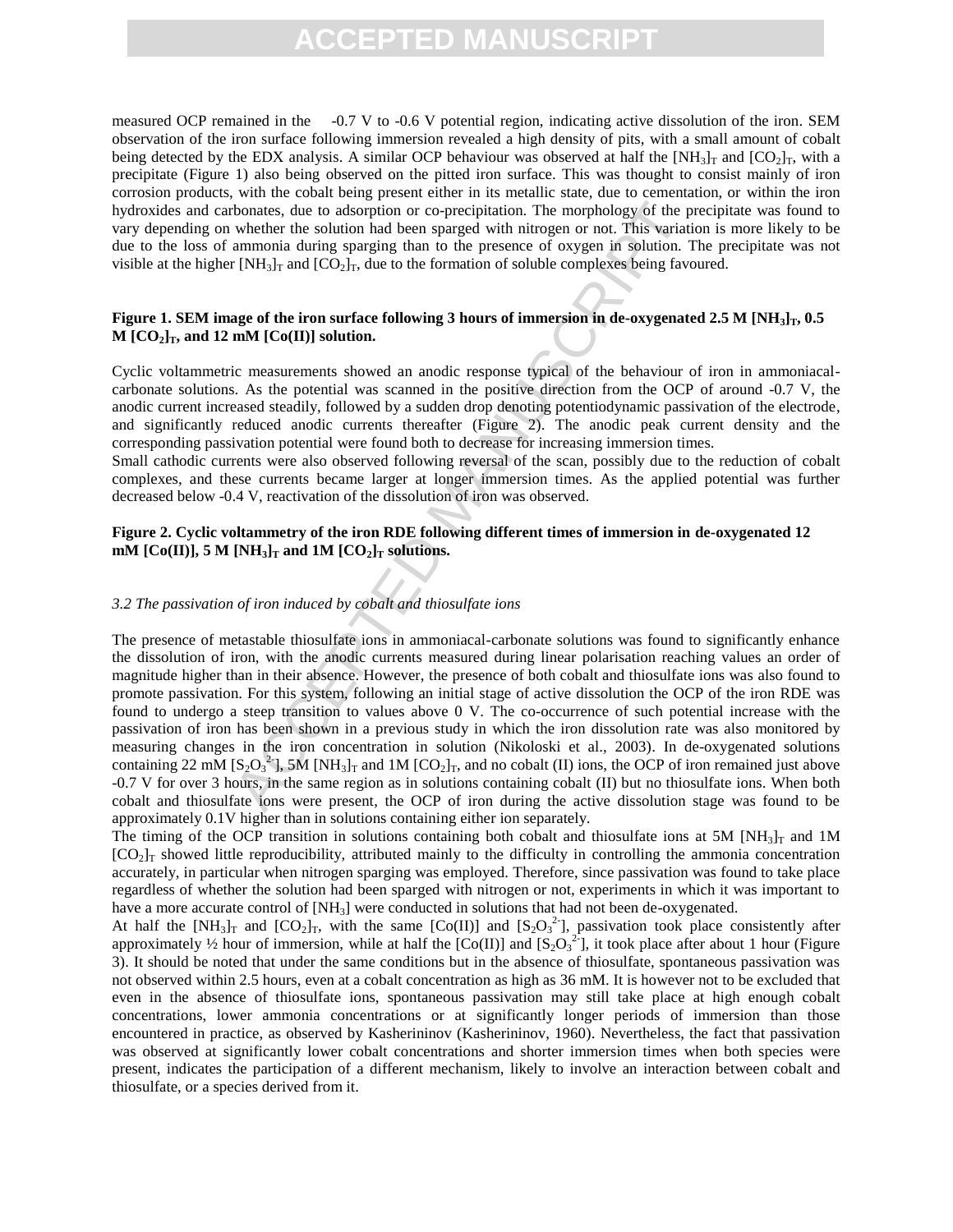### **CEPTED MANUS**

### **Figure 3. OCP the iron RDE in 2.5 M**  $[NH_3]_T$ **, 0.5 M**  $[CO_2]_T$  **solutions containing a) 36 mM**  $[Co(II)]$ **; b) 6 mM**  $[C_0(\text{II})] + 11 \text{ mM } [S_2O_3^2]$ ; c) 12 mM  $[C_0(\text{II})] + 22 \text{ mM } [S_2O_3^2]$ .

#### *3.3 The effect of [NH3] and [CO2] on passivation time*

The effect of  $[NH_3]_T$  on the immersion time required for passivation to occur was investigated both at a constant  $[CO_2]_T$  and at a constant  $[NH_3]_T$ :  $[CO_2]_T$  molar ratio of 5:1. As can be seen in Tables 1 and 2, increasing the initial amount of ammonia added to the solution whilst maintaining a constant amount of ammonium bicarbonate (Table 1), or increasing the initial amounts of both reagents at a constant molar ratio between them (Table 2), was found to significantly delay passivation. On the other hand, varying the amount of ammonium bicarbonate at a constant initial concentration of ammonia was not found to have any significant effect on the passivation time.

 $H_2$ ] and  $[CO_2]$  on passivation time<br>sl<sub>1</sub>T on the immersion time required for passivation to occur was investigated to the ights and test of 5:1. As can be seen in Tables 1 and the and the and the and the solution whil In contrast with the behaviour of iron observed in the presence of copper ammines (D'Aloya and Nikoloski, 2012), where increasing the ammonium bicarbonate concentration at a constant  $[NH_3]_T$  was found to delay passivation, in the presence of cobalt and thiosulfate ions the opposite trend was observed. (Table 3).The fact that in the current work passivation took place sooner as the ammonium bicarbonate concentration was increased can be attributed to the decrease in NH<sub>3</sub>/NH<sub>4</sub><sup>+</sup> ratio and hence the pH. Whereas in solutions containing copper (II) ions, increasing the pH appeared to promote passivation, in the current work it appears to inhibit passivation, as can also be seen by comparing the passivation times at 5 M  $[NH_3]_T$  and different  $[CO_2]_T$  (Tables 1 and 2). However, since the effect of pH cannot be studied as an independent variable to [NH3], it cannot be ascertained whether the observed delay in passivation is due to an increase in metal complexation by the ammonia ligands or whether the increase in hydroxyl ion concentration also plays a role.

**Table 1. Immersion time required for passivation of the iron RDE at different**  $[\text{NH}_3]_T$ **, 2 M**  $[\text{CO}_2]_T$ **, 12 mM**  $[Co(II)]$  and 22 mM  $[S_2O_3^2]$ .

**Table 2. Immersion time required for passivation of the iron RDE at different**  $[NH_3]_T$ **, 12 mM**  $[Co(II)]$ **, 22 mM** [S<sub>2</sub>O<sub>3</sub><sup>2</sup>], and a constant molar ratio of [NH<sub>3</sub>]<sub>T</sub>:[CO<sub>2</sub>]<sub>T</sub> = 5 : 1.

### **Table 3. Immersion time required for passivation of the iron RDE at different [NH3]T:[CO2]<sup>T</sup> molar ratios, 6 M** [NH<sub>3</sub>]<sub>T</sub>, 12 mM [Co(II)] and 22 mM [S<sub>2</sub>O<sub>3</sub><sup>2</sup>].

### *3.4 Linear and cyclic voltammetry studies of iron in the NH3-CO2-Co(II)-S2O<sup>3</sup> 2- system*

Linear polarisation measurements conducted in the de-oxygenated  $NH_3\text{-}CO_2\text{-}Co(II)\text{-}S_2O_3^2$  system, following different times of immersion, resulted in the progressive reduction of the iron oxidation peak current density, suggesting a gradual coverage of the iron surface by species thought to hinder the dissolution process (Figure 4). Following longer immersion times, several other anodic processes also began to appear at more positive potentials. These are thought to correspond to the oxidation of the solid species formed on the iron surface during its anodic dissolution. These can be seen more clearly in Figure 5, which shows a cyclic voltammetric measurement taken following 2 hours of immersion at 24 mM  $[Co(II)]$  and 44 mM  $[S_2O_3^2]$ . The resulting iron oxidation peak (A) was found to be significantly reduced, and followed by a slight inflection in current. A second significant increase in current density began as the potential was scanned in the positive direction above -0.3 V, with a slight inflection followed by peaks at approximately -0.1 V (B), 0 V (C) and +0.1 V (D). As the potential was further scanned above  $+0.2$  V, again the anodic current increased steadily, reaching its maximum as the potential approached  $+0.4$  V (E), and then dropping to significantly lower values thereafter.

Upon reversal of the scan, no significant current was observed until the potential reached values below -0.1 V, with a cathodic peak (F) being observed at a potential slightly more negative than -0.3 V. As the potential approached  $-0.4$  V, the reactivation of the dissolution of iron took place  $(A^1)$ , resulting in a peak current density over 3 times larger than that observed during the anodic scan (A). This is possibly due to the fact that the species hindering the iron dissolution during the anodic scan were oxidised as the anodic scan proceeded to more positive potentials, and therefore no longer inhibiting the oxidation of the RDE surface during the cathodic scan. On the other hand, the thin oxide layer which caused passivation of the iron surface continued to shield it until the applied potential became negative enough for its reduction to take place, allowing re-activation of the dissolution of iron.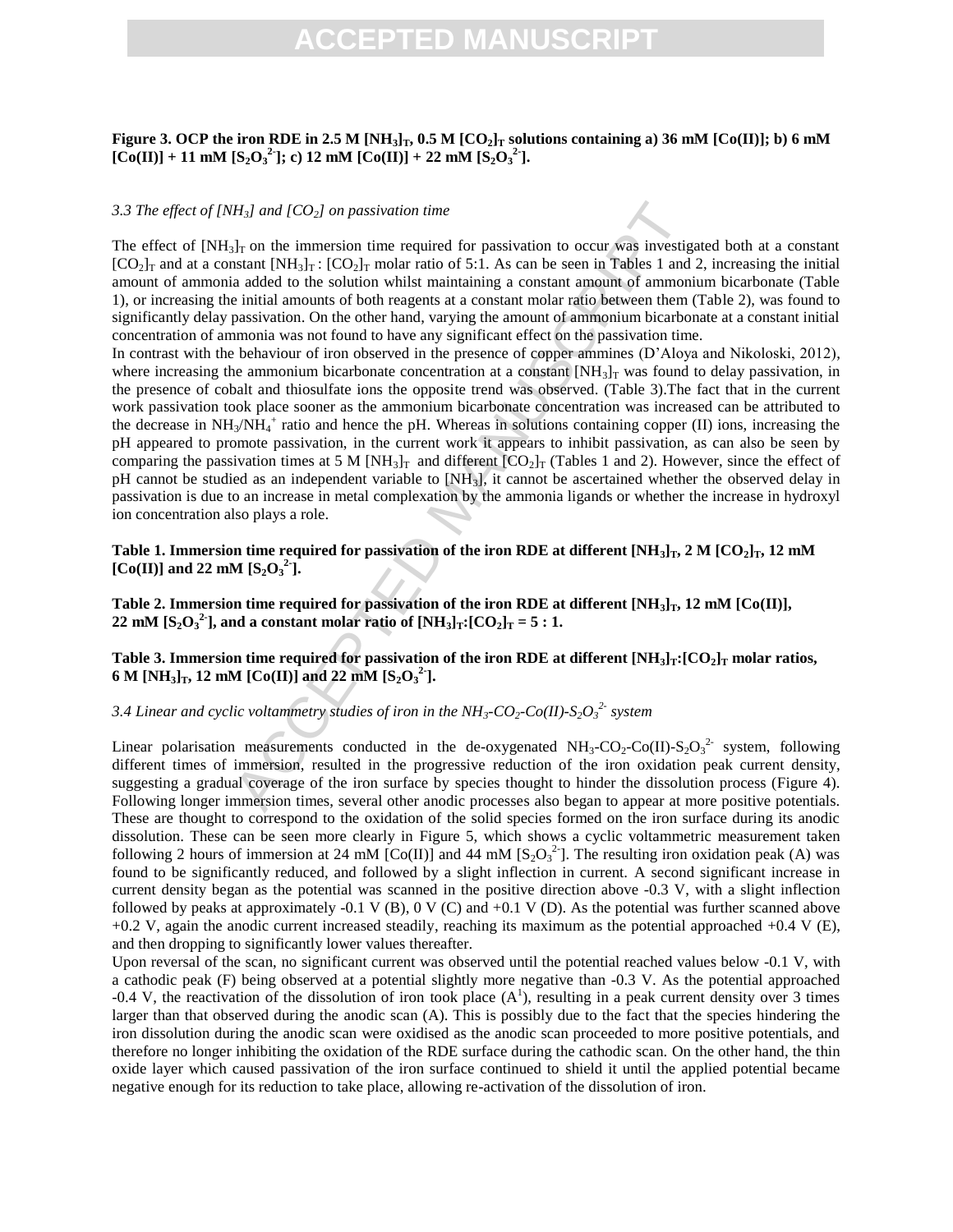### **CCEPTED MANUS**

### **Figure 4. Linear polarisation of the iron RDE following different times of immersion in de-oxygenated**   $\bf s$  solutions containing 12 mM [Co(II)], 22 mM [S<sub>2</sub>O<sub>3</sub><sup>2</sup>], 5 M [NH<sub>3</sub>]<sub>T</sub> and 1M[CO<sub>2</sub>]<sub>T</sub>.

### **Figure 5. Cyclic voltammetry of the iron RDE following 2 hours of immersion in 24 mM [Co(II)], 44 mM**   $[S_2O_3^2]$ , 5 M  $[NH_3]_T$  and 1 M  $[CO_2]_T$ .

In order to compare the voltammetric response just before and a few minutes after passivation, measurements were also taken at a slightly lower  $[NH_3]_T$  of 4 M, at which the OCP transition was consistently observed after approximately 2 hours of immersion (Figure 6). Prior to passivation, the iron oxidation peak (A) was found to be reduced in size, followed by a broad anodic feature with three ill-defined peaks thought to correspond to peaks B, C and D in Figure 5. Neither of these anodic processes was observed after passivation, as the species involved were only present at the iron surface during its active dissolution, and are likely to have either lost electrical contact or to have been oxidised during the OCP transition.

On the other hand, peak E was observed both before and after passivation, reaching a lower maximum current density at a less positive potential in the latter case. In both cases, reversal of the scan resulted in a cathodic process thought to correspond to that labelled F in Figure 5, although this time it did not reach a clear maximum before the reactivation of iron prevailed  $(A^1)$ .

**Figure 6. Cyclic voltammetry measurements taken a few minutes before (OCP = -0.54 V) and a few minutes after (OCP = 0.05 V)** passivation of the iron RDE in  $4 \text{ M } [\text{NH}_3]_T$ , 0.8 M  $[\text{CO}_2]_T$ , 12 mM  $[\text{Co(II)}]$  and 22 mM  $[S_2O_3^2]$ 

#### *3.4.1 Surface changes during active dissolution at 5 M*  $[NH_3]_T$

is the hold than the compones in the two minutes after passivaties<br>hyby lower (NH<sub>3</sub>1<sub>7</sub> of 4 M, at which the OCP transition was consisted<br>ightly lower (NH<sub>3</sub>1<sub>7</sub> of 4 M, at which the OCP transition was consisted<br>in the c In order to further investigate the surface species formed on iron during its active dissolution, a study was conducted following longer periods of active dissolution at 5 M  $[NH_3]_T$ , 1 M  $[CO_2]_T$ . As can be seen in Figure 7, a cyclic voltammetric measurement taken after 8.5 hours of immersion, during which the OCP remained within the active dissolution region resulted in the almost complete suppression of peak A. At potentials more positive that -0.4 V, a broad anodic feature began to increase, with the appearance of ill-defined peaks thought to correspond to B, D and E. Upon reversal of the scan, an anodic current density of about 2 mA/cm<sup>2</sup> was maintained until the applied potential approached -0.2 V. As the potential was further scanned in the negative direction, a cathodic feature peaked at around -0.4 V, followed by a small anodic current peaking around -0.5 V, due to the anodic dissolution of iron  $(A^1)$ . A cyclic voltammetry measurement reversed prior to reaching the potential region of peak E, taken after 4 hours of immersion, is also shown in Figure 7. The anodic scan resulted in peaks A, B and D, whereas following reversal of the applied potential, a cathodic current starting around 0 V resulted in peak G. No obvious reactivation of the anodic dissolution of iron was observed, probably due to the fact that the species hindering the dissolution of iron was still present at the RDE surface, following its reduction resulting in peak G.

#### **Figure 7.** Cyclic voltammetry of the iron RDE in 5 M [NH<sub>3</sub>]<sub>T</sub>, 1 M [CO<sub>2</sub>]<sub>T</sub>, 22 mM [S<sub>2</sub>O<sub>3</sub><sup>2</sup>], 12 mM [Co(II)] **following 8.5 h immersion (solid line); following 4 h immersion, potential reversed at +0.24 V (dotted line).**

SEM images taken after 16 hours of active dissolution revealed the presence of a thick layer (Figure 8), which based on EDX analyses was thought to consist mainly of iron hydroxides, oxides or carbonates, with small amounts of cobalt and sulphur present. Although it was found to suppress the dissolution of iron, this layer did not promote the passivation of iron, as consistent with the OCP remaining in the active dissolution region over the long immersion period during which it formed.

#### **Figure 8. SEM images of the surface layer formed on the iron RDE following 16 hours active dissolution in 5 M** [NH<sub>3</sub>]<sub>T</sub>, 1 **M** [CO<sub>2</sub>]<sub>T</sub>, 22 **mM** [S<sub>2</sub>O<sub>3</sub><sup>2</sup>], 12 **mM** [Co(II)].

*3.4.2 Surface changes leading to passivation at 2.5 M [NH3]T*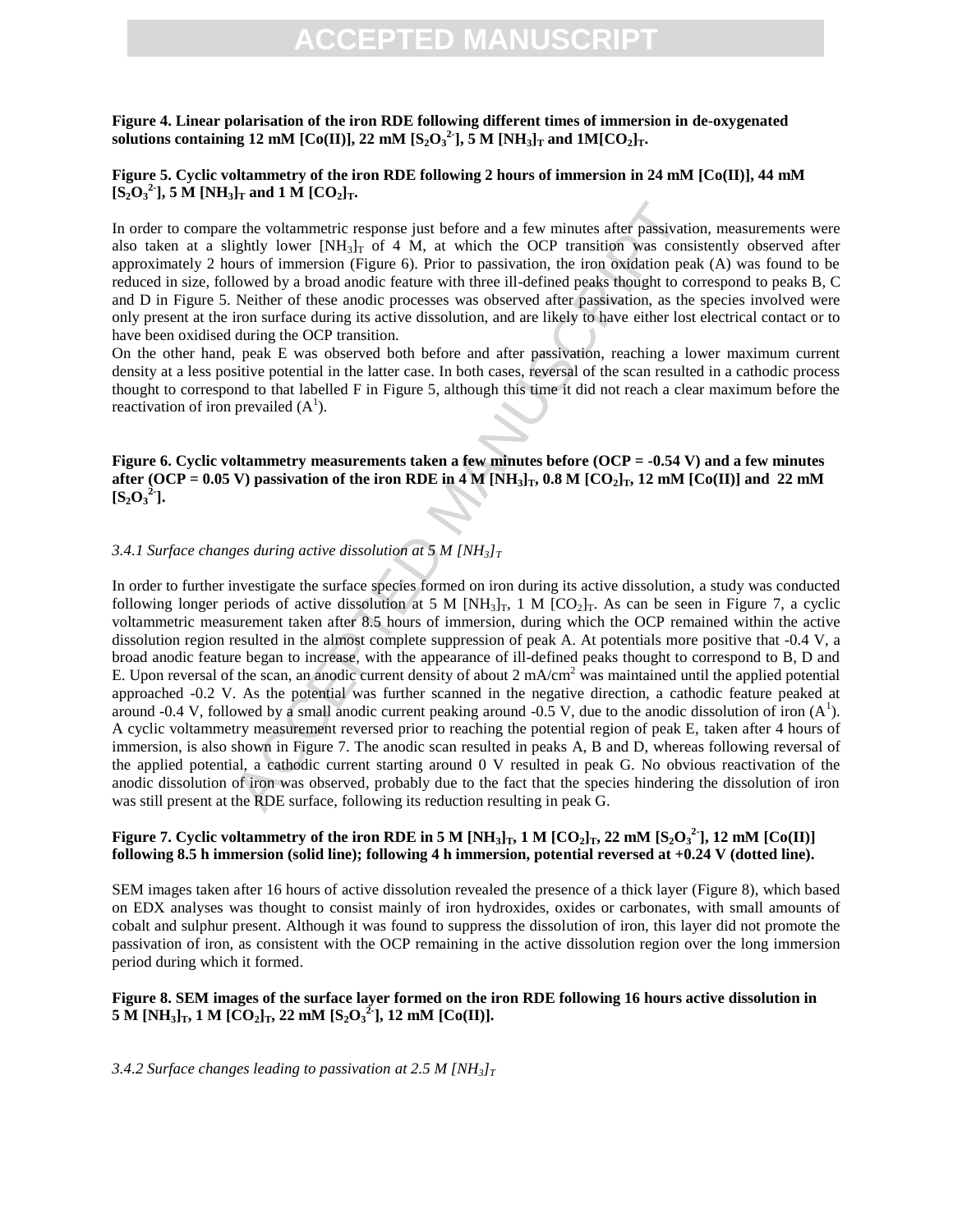### **CEPTED MANUS**

At half the  $[NH_3]_T$ , cyclic voltammetric measurements conducted at different immersion times prior to passivation, resulted in the intermediate peaks B, C and D being significantly reduced or absent (Figure 9). The progressive decrease in anodic current density at peak A and simultaneous increase at peak E became evident at shorter immersion times, indicating that the progressive suppression of the anodic dissolution of iron and simultaneous increase in surface coverage by the species being oxidised at E took place faster at lower  $[NH_3]_T$ . The shape of the anodic peak was also found to change progressively, with a steep drop in current typical of a passivation phenomenon being observed when the measurement was taken immediately prior to the OCP transition. The increased height of peak E and shorter delay to passivation are consistent with a surface species other than the iron corrosion products observed at higher  $[NH_3]_T$ , which unlike the latter appears to promote passivation.

#### **Figure 9.** Cyclic voltammetry of the iron RDE in 2.5 M [NH<sub>3</sub>]<sub>T</sub>, 0.5 [CO<sub>2</sub>]<sub>T</sub>, 22 mM [S<sub>2</sub>O<sub>3</sub><sup>2</sup>], 12 mM [Co(II)] at **the immersion times shown on the chart.**

### *3.5 The effect of [Co(II)] and [S<sub>2</sub>O<sub>3</sub><sup>2</sup>]</sub>*

also found to change progressively, with a steep drop in current ty<br>a beserved when the measurement was taken immediately prior to the<br>peak E and shorter delay to passivation are consistent with a sarface speed<br>observed a The immersion time required for passivation to take place was found to depend both on  $[Co(II)]$  and to a lesser extent on  $[S_2O_3^2]$ , as shown in Figure 10. The slight shoulder in the OCP transition from the active to the passive potential region, visible around -0.15 V (Figure 3), became more evident for decreasing [Co(II)] concentrations. Cyclic voltammetric measurements conducted following passivation showed an increase in the current density at peak E for increasing [Co(II)] (Figure 11). Correlation between the height of peak E and the corresponding time required for passivation in the same solutions (Figure 10) confirmed that shorter delays to passivation are reflected by higher anodic current densities at peak E. Both of these quantities became less sensitive to  $[Co(II)]$  as it was increased above 9 mM. On the other hand, measurements conducted at a fixed  $[Co(II)]$  of 12 mM showed that by increasing  $[S_2O_3^2]$  between 8 and 22 mM, the increase in anodic current density at peak E was only slight, as was the decrease in passivation time (Figure 10).

**Figure 10. The dependence of the time required for passivation of the iron RDE on [Co(II)] (solid triangles) at**  22 mM [S<sub>2</sub>O<sub>3</sub><sup>2</sup>], and on [S<sub>2</sub>O<sub>3</sub><sup>2</sup>] (outline circles) at 12 mM [Co(II)], 2.5 M [NH<sub>3</sub>]<sub>T</sub> and 0.5 [CO<sub>2</sub>]<sub>T</sub>.

### **Figure 11.** Cyclic voltammetry of the iron RDE in 2.5 M [NH<sub>3</sub>]<sub>T</sub>, 22 mM [S<sub>2</sub>O<sub>3</sub><sup>2</sup>], and [Co(II)] = 3 mM (dotted **line); 6 mM (dashed line); 12 mM (solid line).**

From these results it appears that the dissolved cobalt plays an important role in the formation of the species being oxidised at peak E, which is thought to consist of a  $\cos_x$  layer deposited cathodically during the anodic dissolution of the iron. Based on the OCP and cyclic voltammetry results, there is strong evidence to suggest that formation of such layer is likely to be implicated in the mechanism of passivation of iron.

#### *3.6 Study of the CoS<sup>x</sup> layer formed on iron*

SEM/EDX investigation of the iron RDE surface following immersion and passivation in ammoniacal carbonate solutions containing cobalt and thiosulfate ions, revealed the presence of a cracked surface layer containing up to 10 atomic percent (at.%) Co and 20 at.% S (Figure 12). This layer is thought to contain the species responsible for peak E and is therefore likely to be implicated in the mechanism of passivation. Depending on the experimental conditions, different thicknesses of the layer were observed, with varying cobalt and sulfur contents, usually present at an approximate 1:2 ratio. Layers formed at a lower  $[NH_3]_T$  appeared to be thinner, almost indistinguishable from the iron surface.

#### **Figure 12. SEM image of the iron RDE following immersion in de-oxygenated ammoniacal-carbonate solution containing 12 mM [Co(II)] and 22 mM [S<sub>2</sub>O<sub>3</sub><sup>2</sup>].**

The layer was also analysed by Grazing Incidence X-Ray Diffraction (GIXRD), and found to be amorphous. Addition of a few drops of concentrated hydrochloric acid to the surface of the iron RDE resulted in the distinctive smell of hydrogen sulfide gas, therefore indicating the presence of sulfide ions. Based on these observations it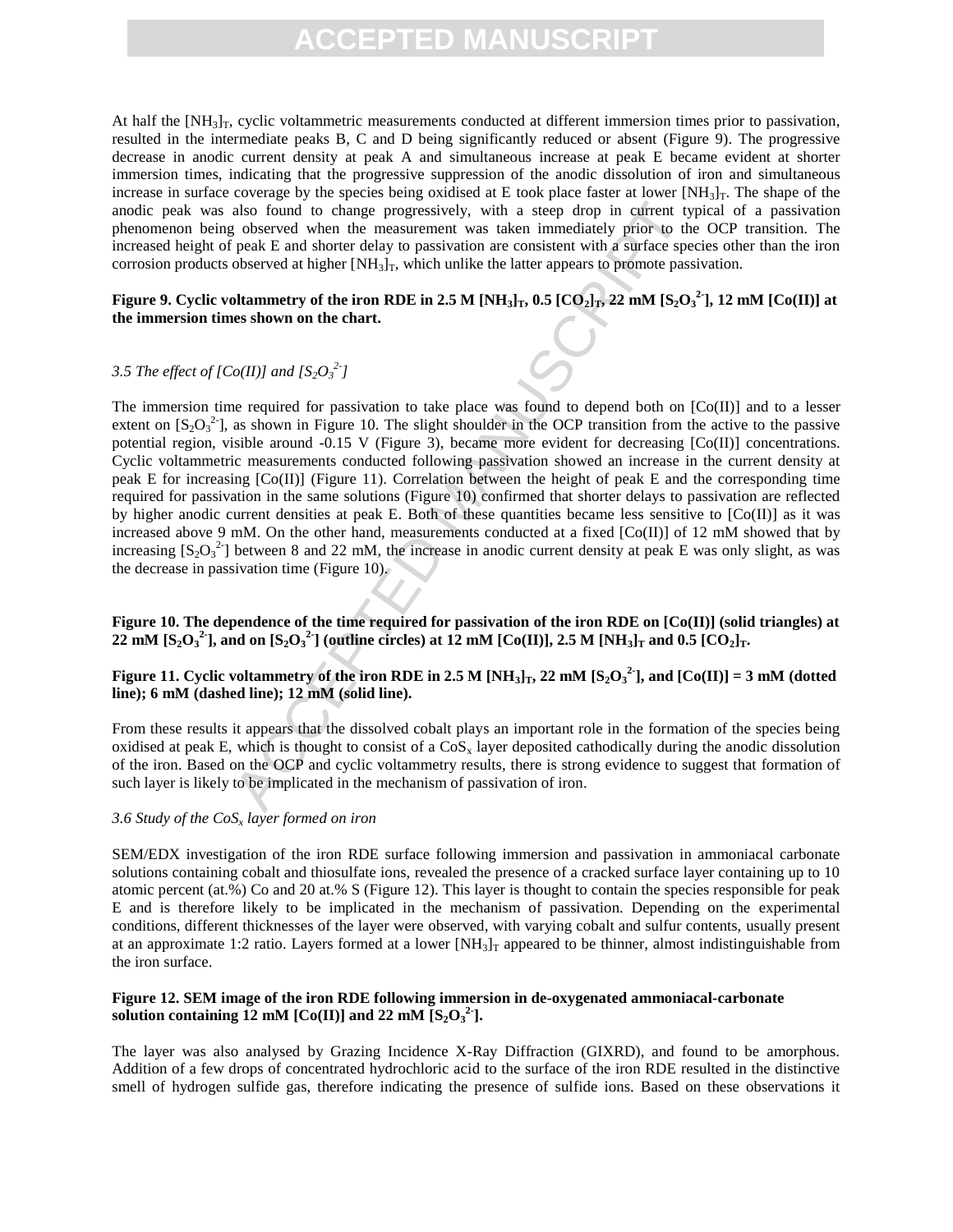appears possible that the surface species responsible for the anodic peak (E) and implicated in the mechanism of passivation, is a cobalt sulfide or polysulfide.

mfirmed the presence of approximately 3 at% cobalt and 7 at% sulfur,<br>no solution of the same [NH<sub>3</sub>], and [CO<sub>2</sub>]<sub>r</sub>, in which it had an OCP of arco-<br>evious solution (Figure 13). Linear polarisation in the positive direct In order to confirm that the species responsible for peak E was not significantly affected by removal of the RDE from the solution, following passivation in a solution containing 2.5 M [NH<sub>3</sub>]<sub>T</sub>, 0.5 [CO<sub>2</sub>]<sub>T</sub>, 12 mM [Co(II)] and 22 mM  $[S_2O_3^2]$ , the electrode was taken out, rinsed with de-ionised water and allowed to dry. Following SEM/EDX analysis, which confirmed the presence of approximately 3 at% cobalt and 7 at% sulfur, the electrode was reimmersed in a barren solution of the same  $[NH_3]_T$  and  $[CO_2]_T$ , in which it had an OCP of around 0.15 V, in the same region as in the previous solution (Figure 13). Linear polarisation in the positive direction resulted in the anodic peak E, which was found to decrease the longer the electrode was left in the solution prior to the measurement (Figure 14). Following the linear polarisation scan, the OCP was found to drop within 15 minutes from an initial value of 0.3 V to values just below 0 V, and to continue to decrease slowly thereafter (Figure 13). SEM/EDX analysis of the RDE surface following the linear polarisation and OCP measurements revealed the presence of approximately 1at.% cobalt and 2 at.% sulphur. Reaction with concentrated hydrochloric acid confirmed that a sulfide or polysulfide species was still present on the iron surface. When an analogous set of measurements was conducted after re-immersion of the RDE in the same solution in which it had passivated, the observed behaviour was similar, except for the OCP measured after linear polarisation, which was found to relax back to the same region in which it was prior to the polarisation.

#### **Figure 13. OCP of the passive iron RDE in 2.5 M**  $[NH_3]_T$ **, 0.5 M**  $[CO_2]_T$ **: a) upon re-immersion; b) following linear polarisation to 0.742 V.**

#### **Figure 14. Linear polarisation of the passive iron RDE in barren 2.5 M [NH<sub>3</sub>]<sub>T</sub> and 0.5 M [CO<sub>2</sub>]<sub>T</sub>: a) upon reimmersion; b) 10 minutes after re-immersion.**

In order to further investigate the cathodic processes taking place during immersion of the iron RDE separately from the response due to the iron species, a set of experiments was conducted in an iron-free system, using an inert graphite RDE. Scanning the potential in the cathodic direction resulted in a current response likely to be due to the simultaneous reduction of the various cobalt ammine and thiosulfate species present in solution. Nevertheless, it was possible to distinguish at least two diffusion limited cathodic processes (Figure 15), the first in the 0.1 V to -0.7 V potential region, and the second at potentials more negative than -0.7 V. The latter was attributed to the deposition of metallic cobalt, which overall can be described by the following half-reaction:

$$
[Co(NH3)5]2+ + 2e^- \to Co + 5NH3
$$
 E<sup>o</sup> = -0.45 V (1)

Assuming that most of the cobalt was present in solution as the cobaltous pentammine complex, by applying the Nernst equation (2) to half-reaction 1 it is possible to estimate the potential region below which it is thermodynamically feasible:

$$
E = E^{\circ} - 0.0137 ln \left[ \frac{a_{NH_3}^{5}}{a_{[Co(NH_3)_{5}]}^{2+}} \right]
$$
 (2)

In the ammonia activity range of 1 to 2.5, the equilibrium potential of half-reaction 1 was found to be between -0.51 V and -0.57 V, therefore confirming that the deposition of metallic cobalt is a feasible process likely to be contributing to the cathodic currents observed below -0.7 V. This was confirmed upon reversal of the scan by the appearance of an anodic peak (H) around -0.4 V, which was assigned to the oxidation of metallic cobalt, by comparison with measurements conducted in the absence of thiosulfate ions. This was followed by a small shoulder and prevailing cathodic currents up to potentials above 0 V. As the potential was further scanned in the positive direction, an anodic current increased at around 0.1 V, as previously observed in the iron RDE. Following a slight shoulder around 0.2 V, an anodic current peak was observed just above 0.4 V and assigned to the same process responsible for peak E observed on the iron RDE (Figure 15).

**Figure 15. Cyclic voltammetry of the graphite RDE (solid line) and of the iron RDE following passivation**  (dotted line) in 2.5 M  $\text{[NH}_3]_T$ , 0.5 M  $\text{[CO}_2]_T$ , 12 mM  $\text{[CO(II)]}$  and 22 mM  $\text{[S}_2\text{O}_3^2]$ .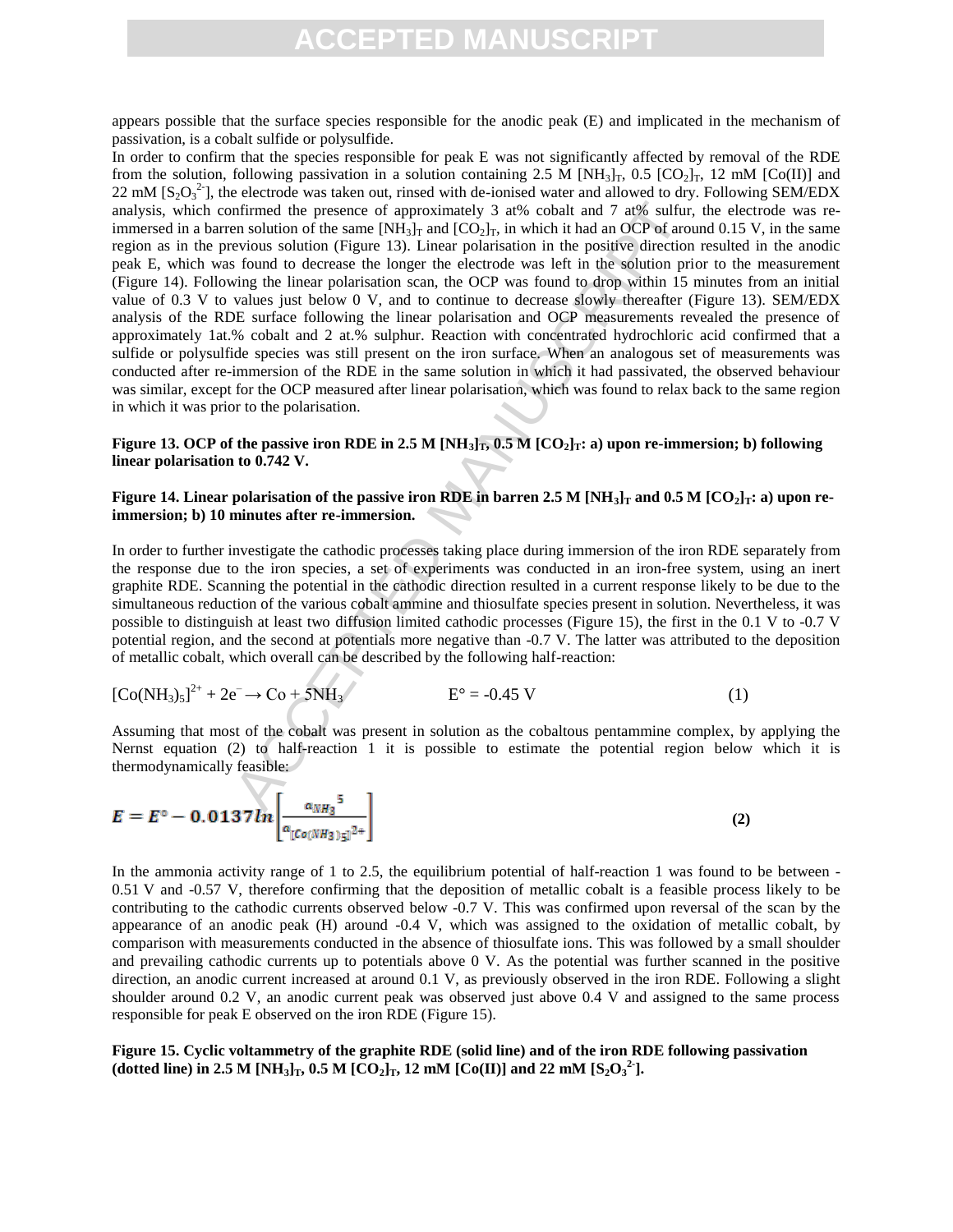### **CEPTED MANUS**

Comparison of the cathodic currents obtained in solutions containing both cobalt and thiosulfate ions, with those obtained in solutions containing either ion separately (Figure 16) indicated that the overpotential for the deposition of metallic cobalt was significantly reduced in the presence of thiosulfate ions. In solutions containing only cobalt (II) ions, the deposition of metallic cobalt took place at potentials more negative than 0.9 V (Figure 16, b). Although the corresponding cathodic currents could not be distinguished from those due to the evolution of hydrogen, this was confirmed by stripping the metallic cobalt anodically. Measurements conducted in solutions containing only thiosulfate ions suggested the possible occurrence of a reductive process as the potential was scanned cathodically down to the hydrogen evolution region (Figure 16, a), whereas no significant anodic current was observed upon reversal of the scan.

### **Figure 16. Linear polarisation of the graphite RDE in 2.5 M**  $[NH_3]_T$ **, 0.5 M**  $[CO_2]_T$ **, 12 mM**  $[CO(II)]$  **and 22**  $\textbf{mM}$  [S<sub>2</sub>O<sub>3</sub><sup>2</sup></sup>, (solid line); dotted lines: a) without Co(II); b) without S<sub>2</sub>O<sub>3</sub><sup>2</sup>.

pping the metallic cobalt anodically. Measurements conducted in solution<br>generated the possible occurrence of a reductive process as the potential way<br>generation region (Figure 16, a), whereas no significant anodic curre<br> The graphite RDE was also polarised for 30 minutes at -0.52 V, the potential corresponding to the OCP of iron during its active dissolution in the same solution. This resulted in some cobalt and sulfur being detected by EDX analysis of the graphite surface, and reaction with concentrated hydrochloric acid indicated the presence of sulfide or polysulfide ions. Cyclic voltammetry measurements conducted following the potentiostatic polarisation at both 2.5 M and 5 M  $[NH_3]_T$  resulted in multiple anodic peaks in the 0 V to 0.6 V region (Figures 17 and 18) and a cathodic peak around -0.5 V (I). Second and subsequent cycles resulted in peak E being observed, with a small shoulder around 0.2 V as previously observed (Figure 15). Peak E was also observed when the electrode was taken out following the potentiostatic polarisation and then re-immersed in a barren solution, as shown in Figure 17. These results confirm that at the potential corresponding to the anodic dissolution of iron, a  $\cos x$  species deposits onto the iron surface, as proven by the presence of peak E, resulting from its oxidation.

**Figure 17.** Cyclic voltammetry of the graphite RDE in 2.5 M  $[NH_3]_T$ , 0.5 M  $[CO_2]_T$ , 12 mM  $[CO(II)]$  and 22 **mM** [S<sub>2</sub>O<sub>3</sub><sup>2</sup>], following potentiostatic polarisation for 30 minutes at -0.52 V (solid line); second cycle, **measured after 30 minutes (dashed line); following potentiostatic polarisation for 30 minutes at -0.52 V, and re-immersion in barren 2.5 M**  $[NH_3]$ **<sup>T</sup> and 0.5 M**  $[CO_2]$ **<sup>T</sup> solution (dotted line).** 

**Figure 18. Cyclic voltammetry of the graphite RDE in 5 M**  $[NH_3]_T$ **, 1 M**  $[CO_2]_T$ **, 12 mM**  $[Co(II)]$  **and 22 mM [S2O<sup>3</sup> 2- ] following potentiostatic polarisation for 2 hours at -0.6 V (solid line); second cycle, taken immediately after (dashed line).**

Two possible mechanisms have been suggested in the past for the reduction of thiosulfate ions during the first leaching stage of the Caron process (Queneau and Weir, 1986). One is the reduction to sulphide by metallic iron as it is dissolved oxidatively to form a ferrous ammine. The other is the disproportionantion to sulfide and sulfate according to reaction 3, supported by plant measurements which indicated a decrease in dissolved cobalt and sulfur, and a simultaneous increase in sulfate ions.

$$
[Co(NH3)5]2+ + S2O32+ + H2O \to CoS + 2NH4+ + SO42- + 3NH3
$$
 (3)

The formation of the  $\cos_{x}$  both on the cathodically polarised graphite electrode and on iron may possibly take place via similar reactions, albeit with less well-defined stoichiometry and oxidation states of both the cobalt and the sulfur.

#### **4. Conclusions**

The present study has shown that during the anodic dissolution of iron in ammoniacal-carbonate solutions containing both cobalt (II) and thiosulfate ions, a  $\cos x$  species forms on the iron surface. The presence of such species was confirmed by a combination of SEM/EDX, GIXRD and electrochemical characterisation methods. Linear polarisation and cyclic voltrammetry measurements indicated that the  $\cos_{x}$  species undergoes an oxidative process which results in a distinctive current peak in the 0.3 V to 0.5 V potential region.

Formation of the  $\cos_{x}$  species on the dissolving iron surface is thought to be implicated in the mechanism of passivation of iron, as suggested by the relationship between the height of its oxidation peak and the immersion time required for passivation. The results of this study are particularly relevant to the leaching stage of Caron process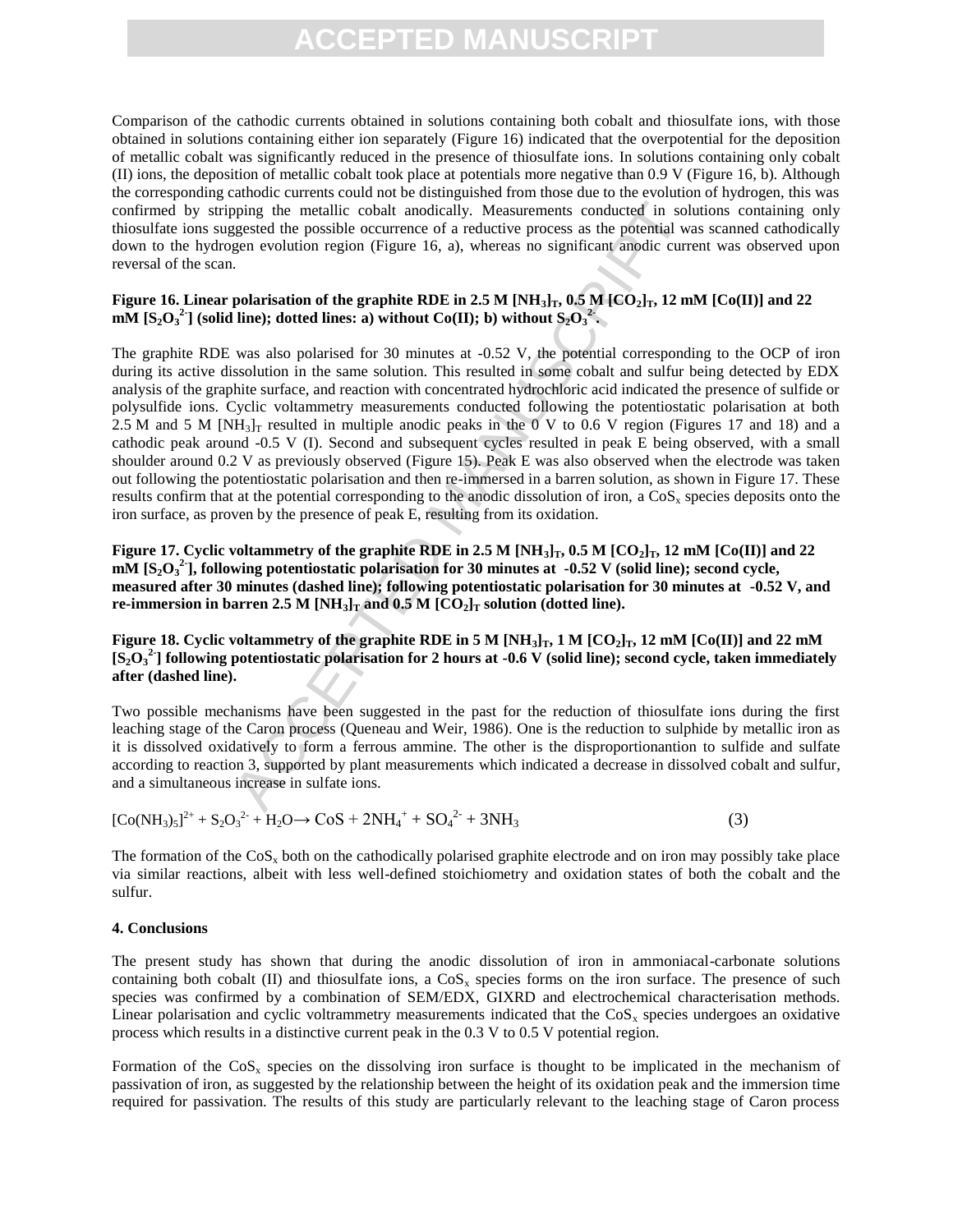which takes place in ammoniacal solutions containing both cobalt and thiosulfate ions. The formation of the  $\cos_x$ species during the leach may therefore have a negative effect on the efficiency of the Caron process, not only by causing the loss of dissolved cobalt from the leach solution, as it precipitates into the layer itself. It also has the potential to prevent further dissolution of the metal values, by promoting the passivation of iron and its alloys with nickel and cobalt. The findings described in this study provide a better understanding of the conditions which promote the passivation of iron, which at the cobalt and thiosulfate ion concentrations typically encountered at a Caron plant, can be prevented by maintaining a high enough concentration of ammonia ( $> 4M$ ).

#### **Acknowledgements**

The authors would like to thank Murdoch University and the Parker Cooperative Research Centre for Integrated Hydrometallurgy Solutions for their financial support.

#### **References**

D'Aloya, A. and Nikoloski, A.N., 2012. The passivation of iron in ammoniacal solutions containing copper (II) ions. Hydrometallurgy, 111-112: 58-64.

Jandova, J. and Pedlik, M., 1991. Anodic dissolution of iron-nickel, iron-cobalt, and nickel-cobalt alloys in ammoniacal ammonium carbonate solutions. Hutnicke Listy, 46(9-10): 75-81.

Kasherininov, G.O., 1960. Behavior of iron in ammoniacal solutions during leaching of cobalt from its ores. Zhurnal Prikladnoi Khimii, 33(6): 1233-1239.

Kho, Y.T., Osseo-Asare, K. and Pickering, H.W., 1992. Anodic behavior of iron in ammoniacal carbonate solution. I. Steady-state polarization and cyclic voltammetry. Journal of the Electrochemical Society, 139(1): 32-9.

Kim, H.S., Kho, Y.T., Osseo-Asare, K. and Pickering, H.W., 1991. Active and passive behavior of sintered iron in ammoniacal ammonium carbonate solution. Metallurgical Transactions B: Process Metallurgy, 22B(3): 323-32.

ation of iron, which at the cobalt and thiosulfate ion concentrations (ypipewented by maintaining a high enough concentration of ammonia ( $>4$  M<br>
1s<br>
like to thank Murdoch University and the Parker Cooperative Research Ce<br> Lee, J.W., Osseo-Asare, K. and Pickering, H.W., 1985. Anodic dissolution of iron in ammoniacal ammonium carbonate solution. Journal of the Electrochemical Society, 132(3): 550-5.

Nicol, M.J., Nikoloski, A.N. and Fittock, J.E., 2004. A fundamental study of the leaching reactions involved in the Caron process, Proceedings of the International Laterite Nickel Symposium, pp. 369-384.

Nikoloski, A.N. and Nicol, M.J., 2006. The electrochemistry of the leaching reactions in the Caron process. I. anodic processes, Electrochemistry in Mineral and Metal Processing VII. Electrochemical Society, pp. 197-207.

Nikoloski, A.N., Nicol, M.J. and Fittock, J.E., 2003. The passivation of iron during the leaching of pre-reduced laterite ores in ammoniacal solutions, Electrochemistry in Mineral and Metal Processing VI. Electrochemical Society, pp. 205-218.

Osseo-Asare, K., Lee, J.W., Kim, H.S. and Pickering, H.W., 1983. Cobalt extraction in ammoniacal solution: electrochemical effect of metallic iron. Metallurgical Transactions B: Process Metallurgy, 14B(4): 571-6.

Queneau, P.B. and Weir, D.R., 1986. Control of iron during hydrometallurgical processing of nickeliferous laterite ores, pp. 76-105.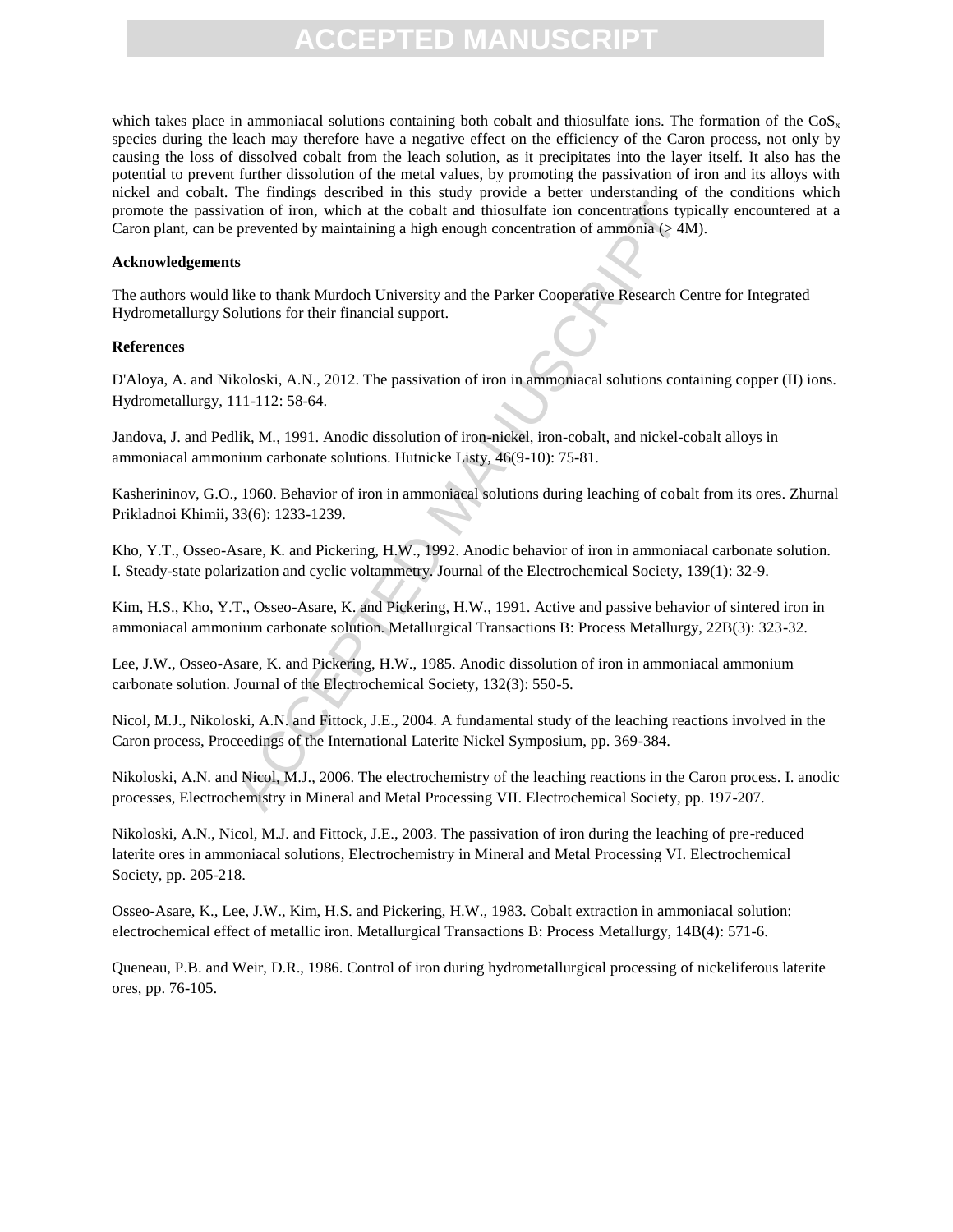| ۰.<br>۰,<br>۰. |  |
|----------------|--|
|----------------|--|

| $[NH_3]$       | $[CO_2]_T$        | $[NH_3]_T$     | <b>Time to</b><br>passivation |
|----------------|-------------------|----------------|-------------------------------|
| 1 <sub>M</sub> | 2 M               | 3 <sub>M</sub> | $20 \text{ min}$              |
| 2 M            | $^{\prime\prime}$ | 4 M            | $35 \text{ min}$              |
| 3 M            | $^{\prime\prime}$ | 5 M            | 1.5 <sub>h</sub>              |
| 4 M            | "                 | 6 M            | $>6$ h                        |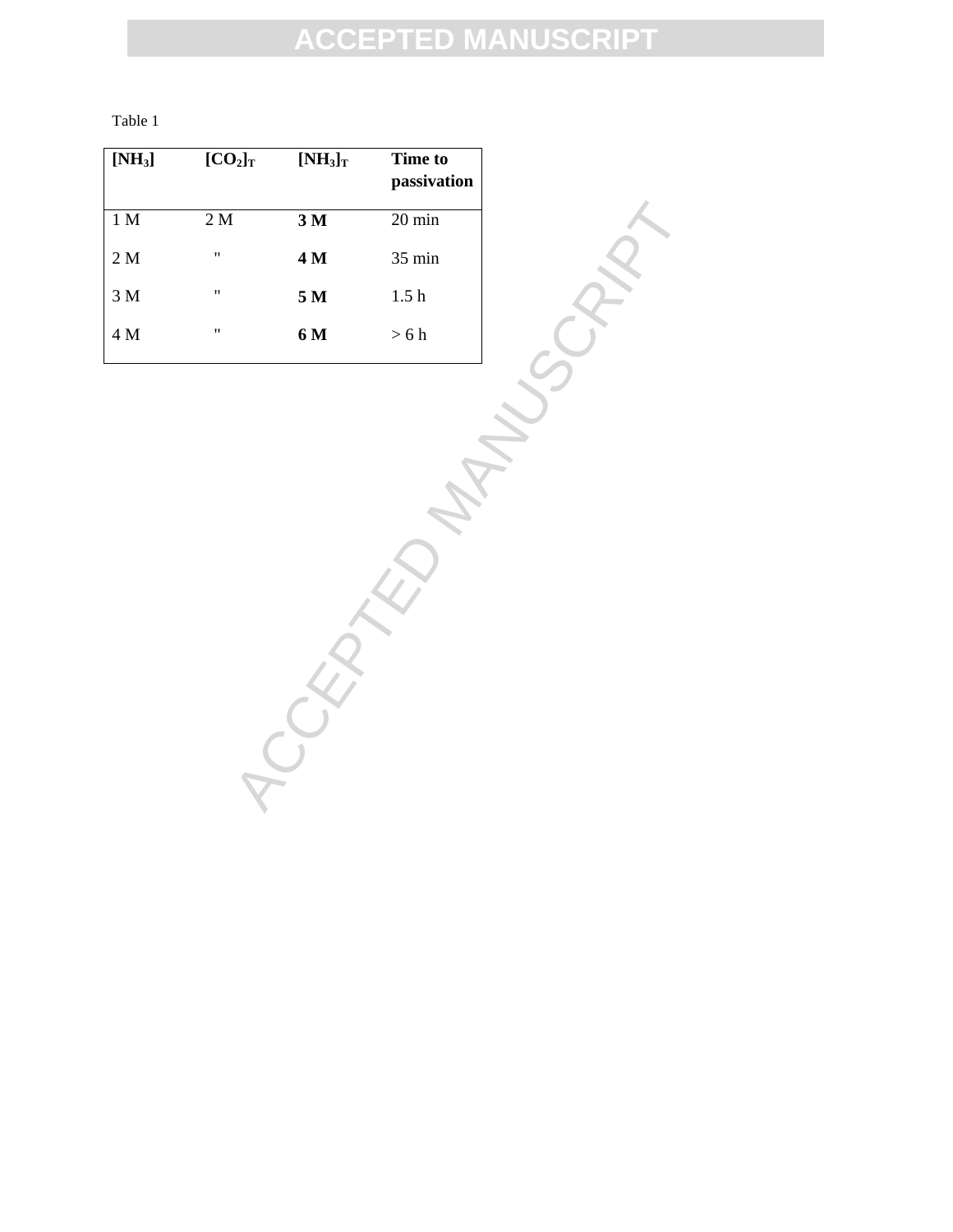| Table 2          |                  |                |                        |
|------------------|------------------|----------------|------------------------|
| $[NH_3]$         | $[CO_2]_T$       | $[NH_3]_T$     | Time to<br>passivation |
| 0.8 <sub>M</sub> | 0.2 M            | 1 M            | $10 \text{ min}$       |
| 1.6 M            | 0.4 M            | 2 <sub>M</sub> | $20 \text{ min}$       |
| 2.4 M            | 0.6 M            | 3 M            | $40 \text{ min}$       |
| 3.2 M            | 0.8 <sub>M</sub> | 4 M            | $2 - 2.5 h$            |
| 4.0 M            | 1.0 M            | 5 M            | $>6$ h                 |

M AN  $2M$ <br>
M  $3M$  40 min<br>
M  $4M$  2-2.5 h<br>
M  $5M$  > 6 h<br>
M  $\left(\frac{1}{2}\right)^{2}$ <br>
M  $\left(\frac{1}{2}\right)^{2}$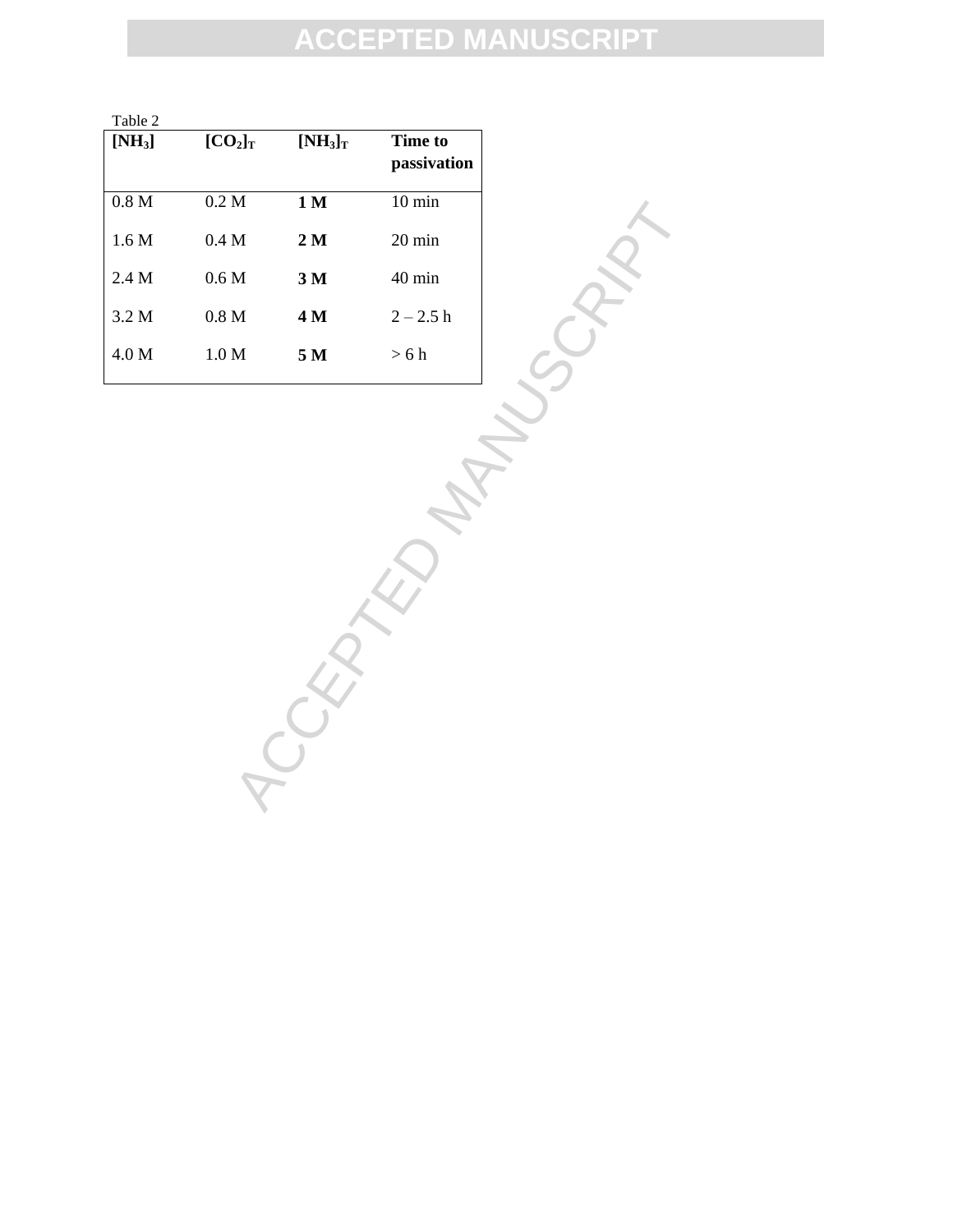|--|--|

| $[NH_3]$        | $[CO2]$ <sub>T</sub> | $\overline{\bf [NH_3]_T}$ | Time to<br>passivation |
|-----------------|----------------------|---------------------------|------------------------|
| $4\,\mathrm{M}$ | 2M                   | 6 <sub>M</sub>            | > 5 h                  |
| $3\ \mathrm{M}$ | $3\ \mathrm{M}$      | $\blacksquare$            | $\sim\!1$ h            |
| 2 M             | $4\,\mathrm{M}$      | $\pmb{\mathfrak{m}}$      | $< 1 \ \rm{h}$         |
|                 |                      |                           |                        |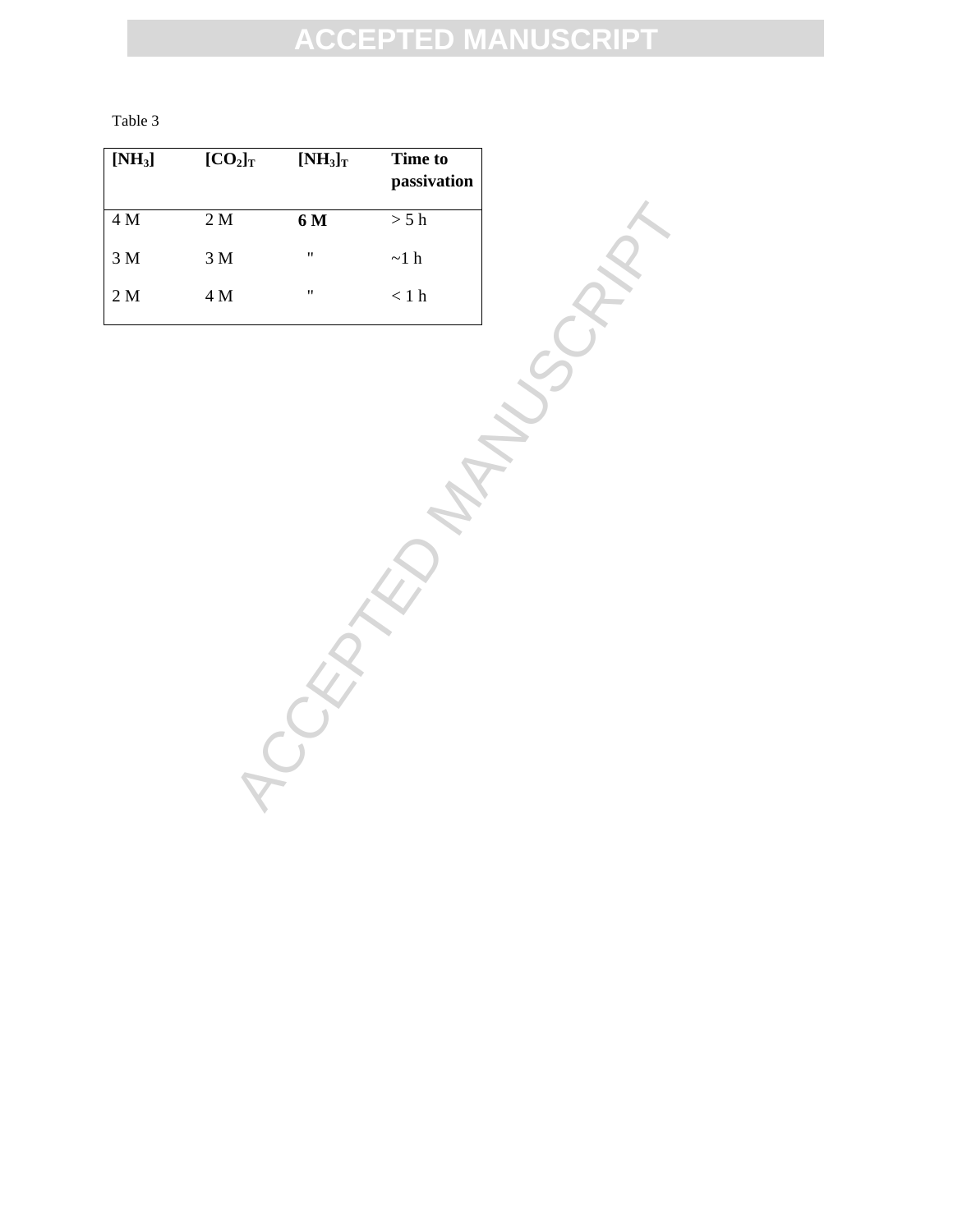

Fig. 1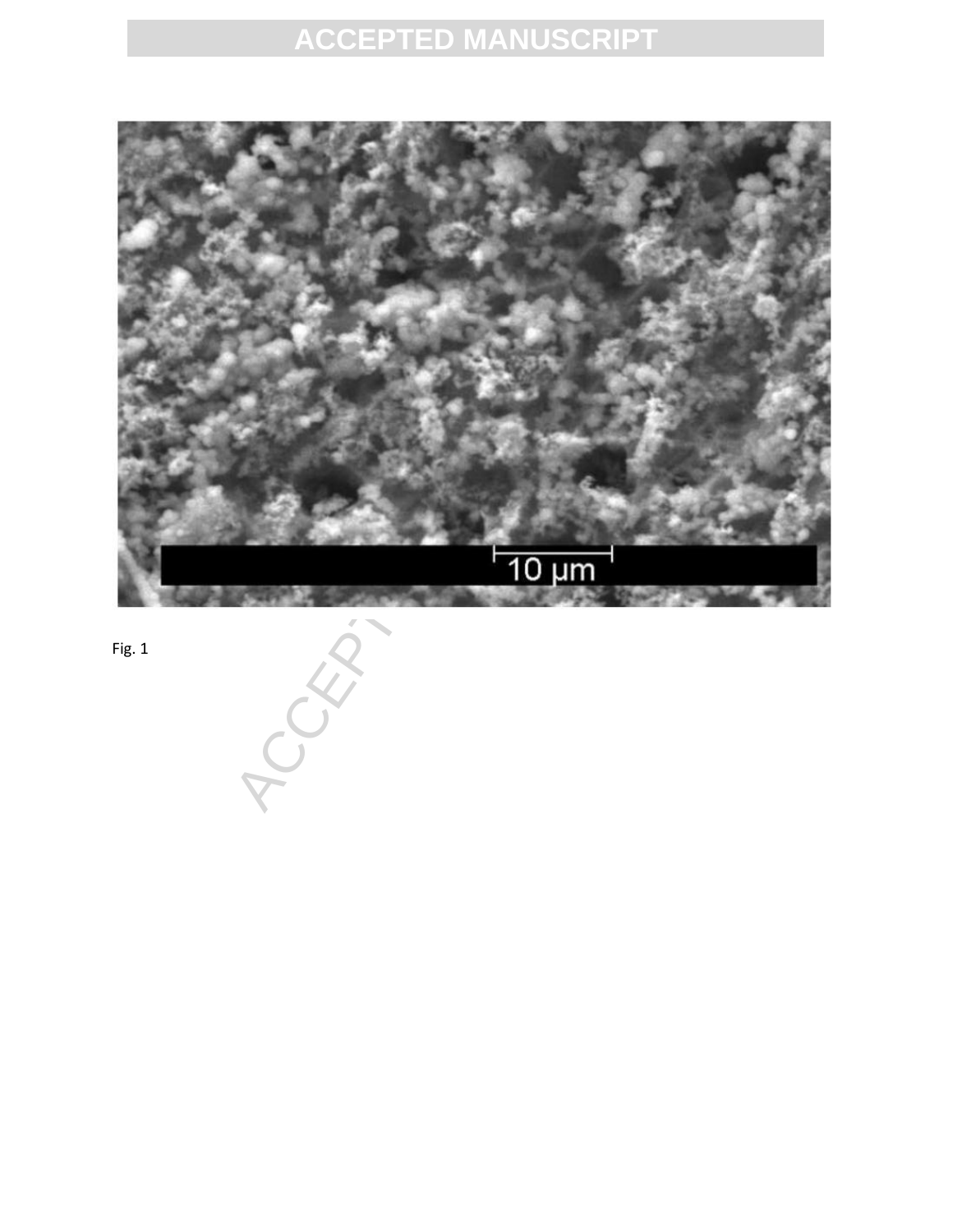

Fig. 2

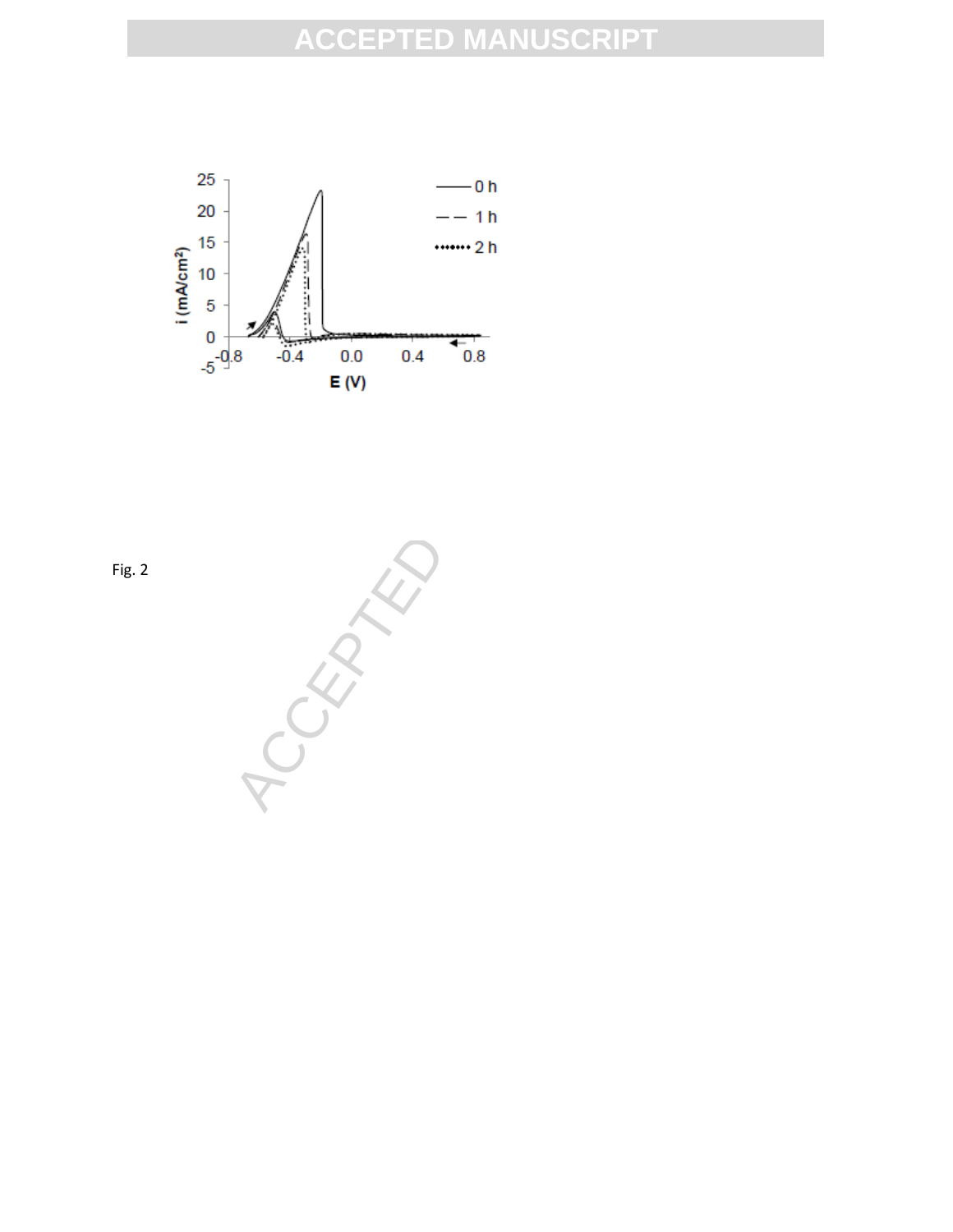



Fig. 3

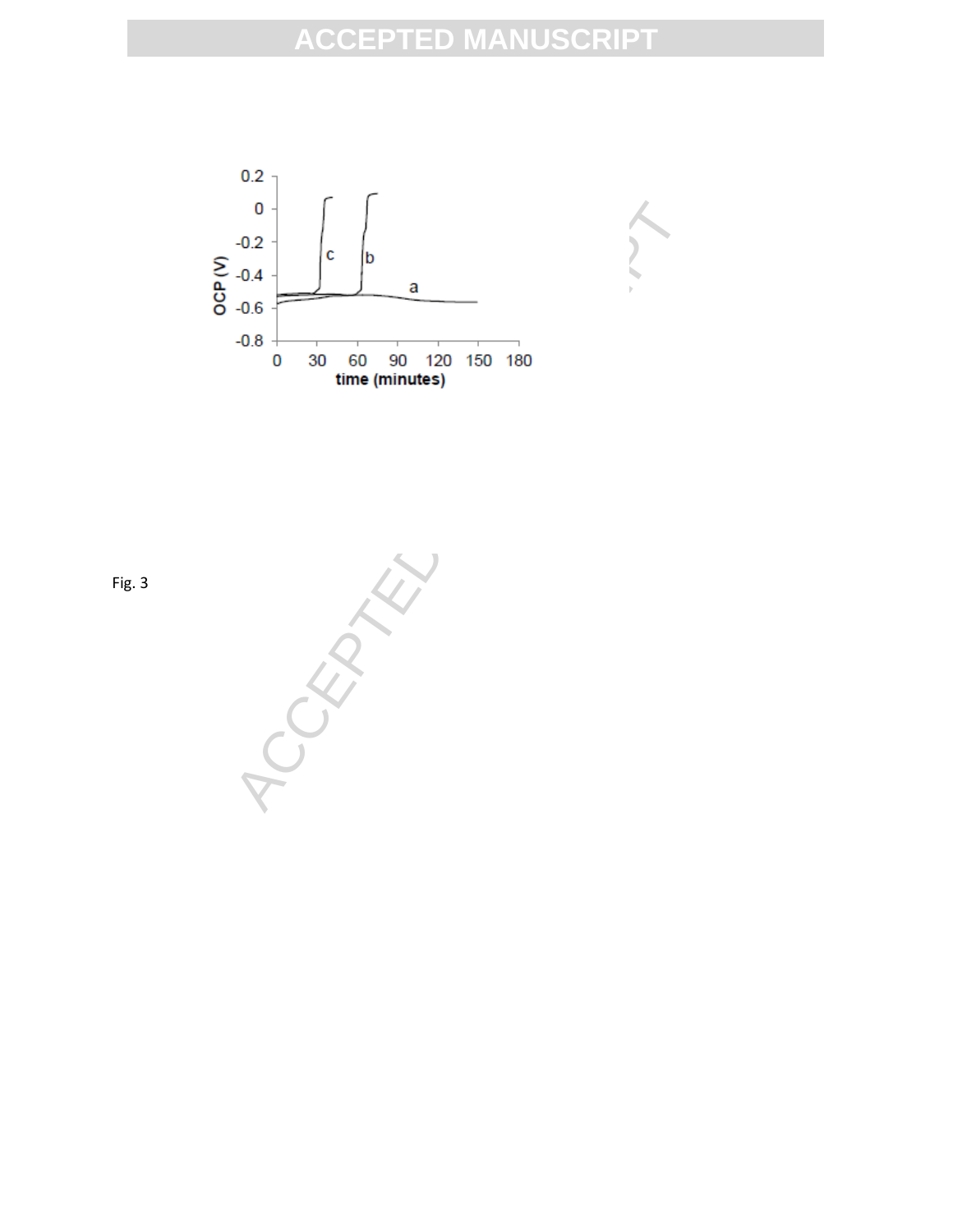

Fig. 4

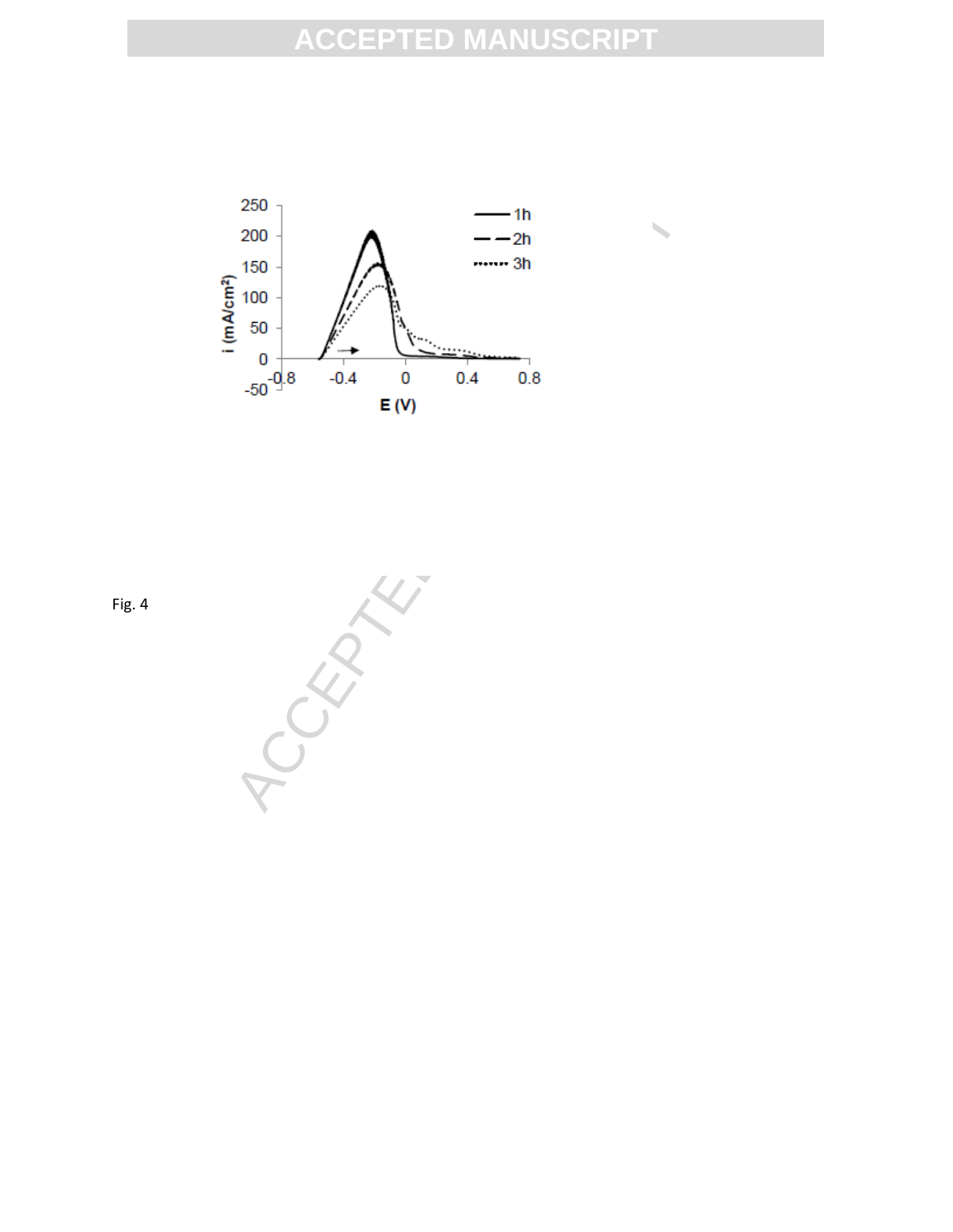

Fig. 5

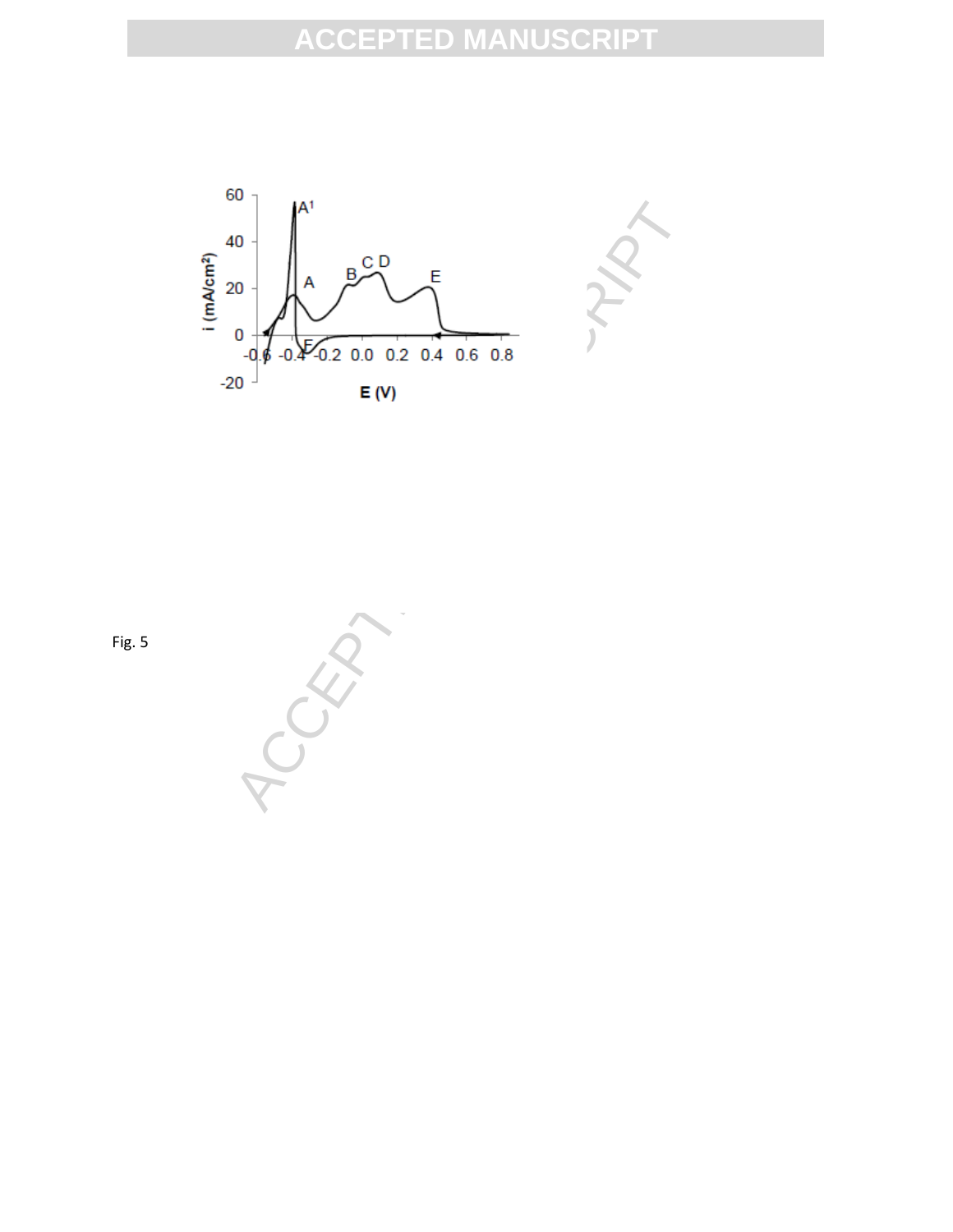

Fig. 6

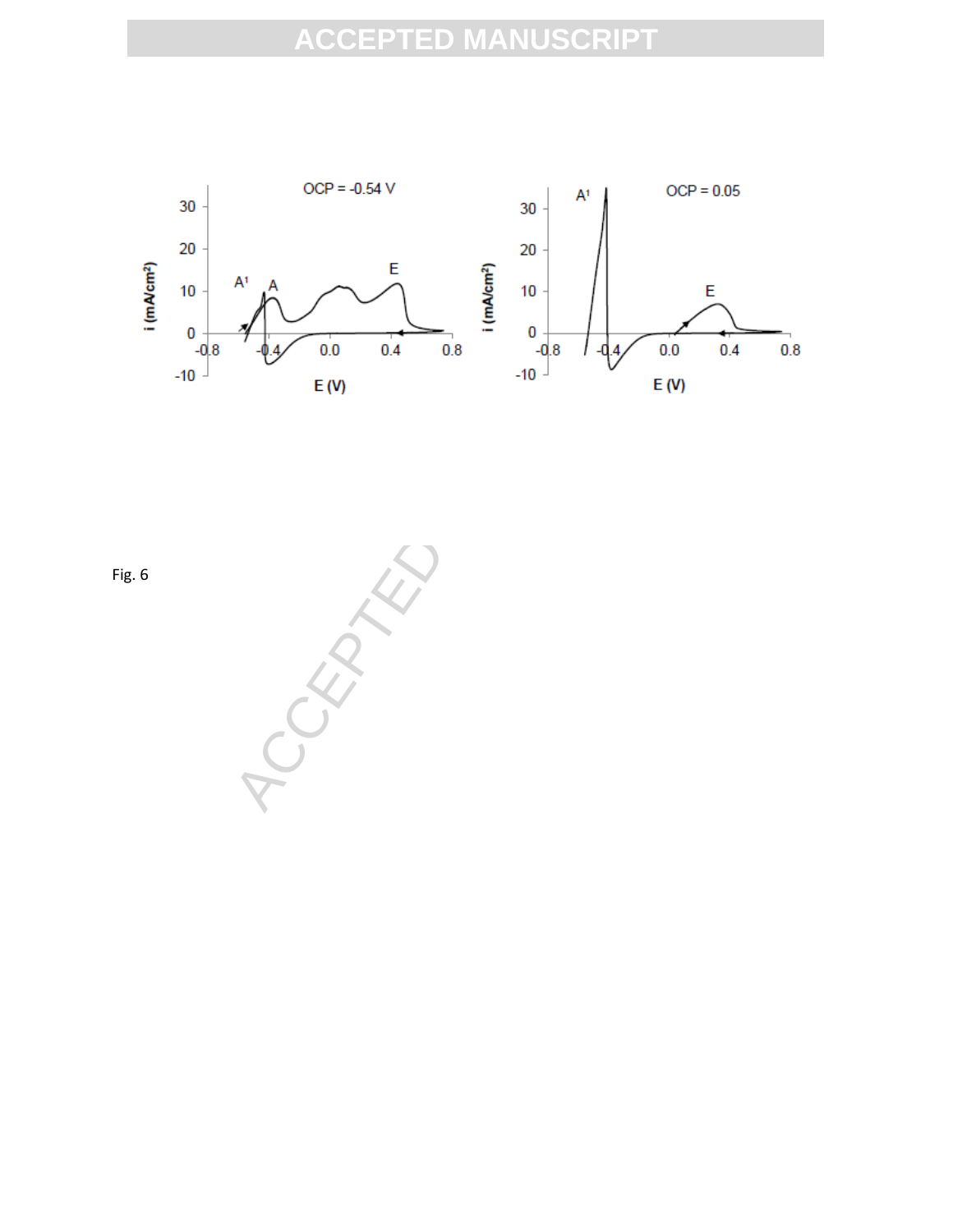

Fig. 7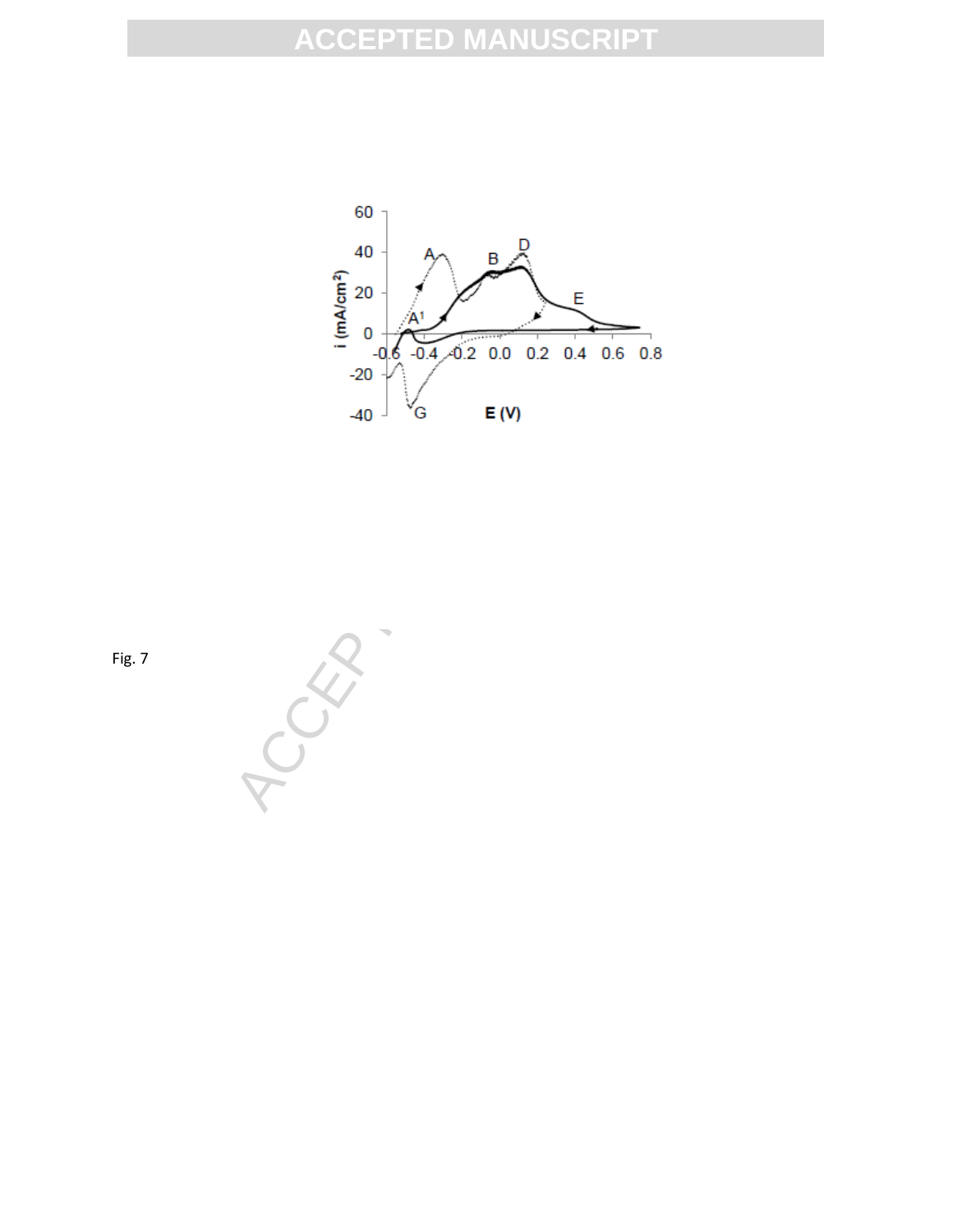

Fig. 8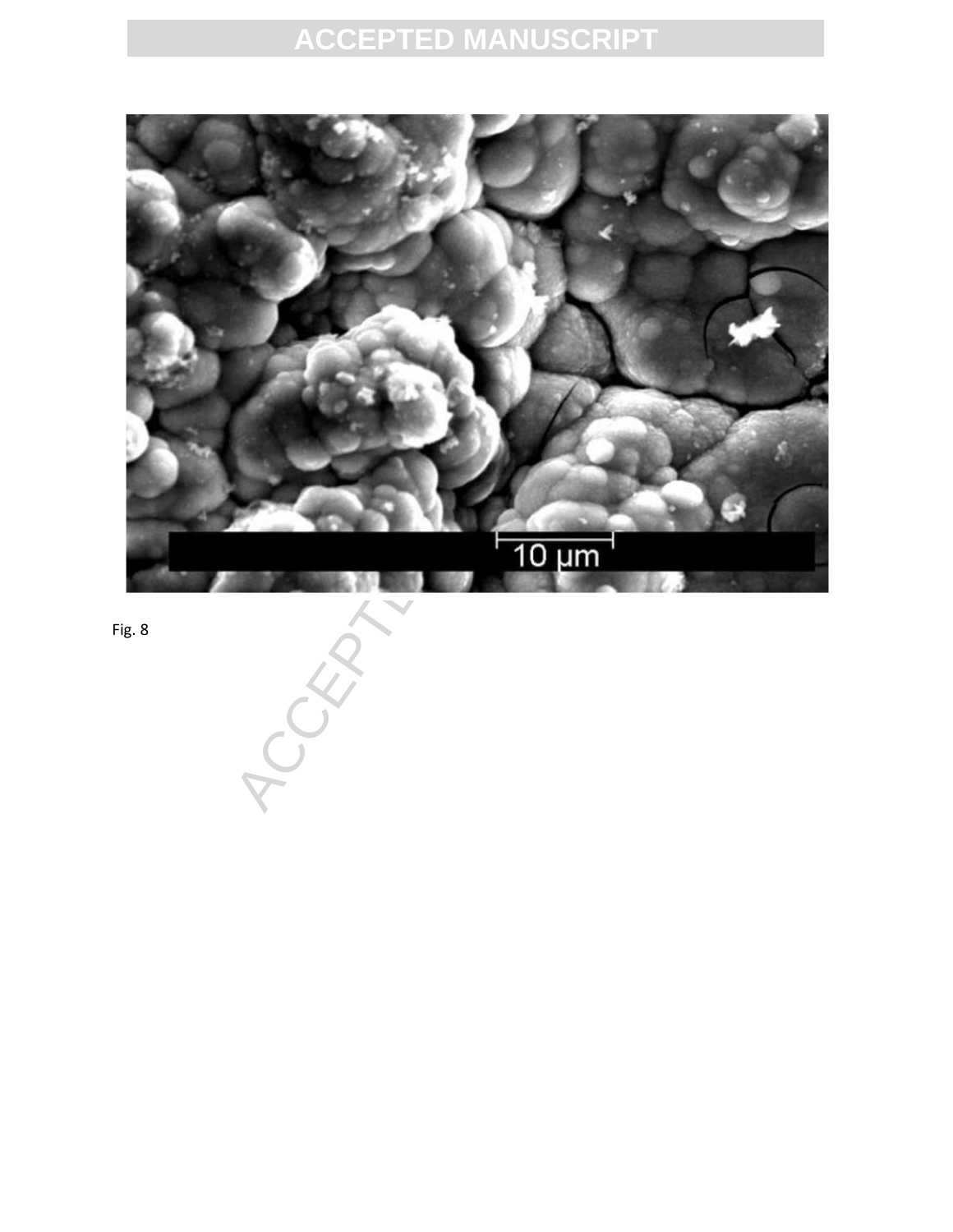

Fig. 9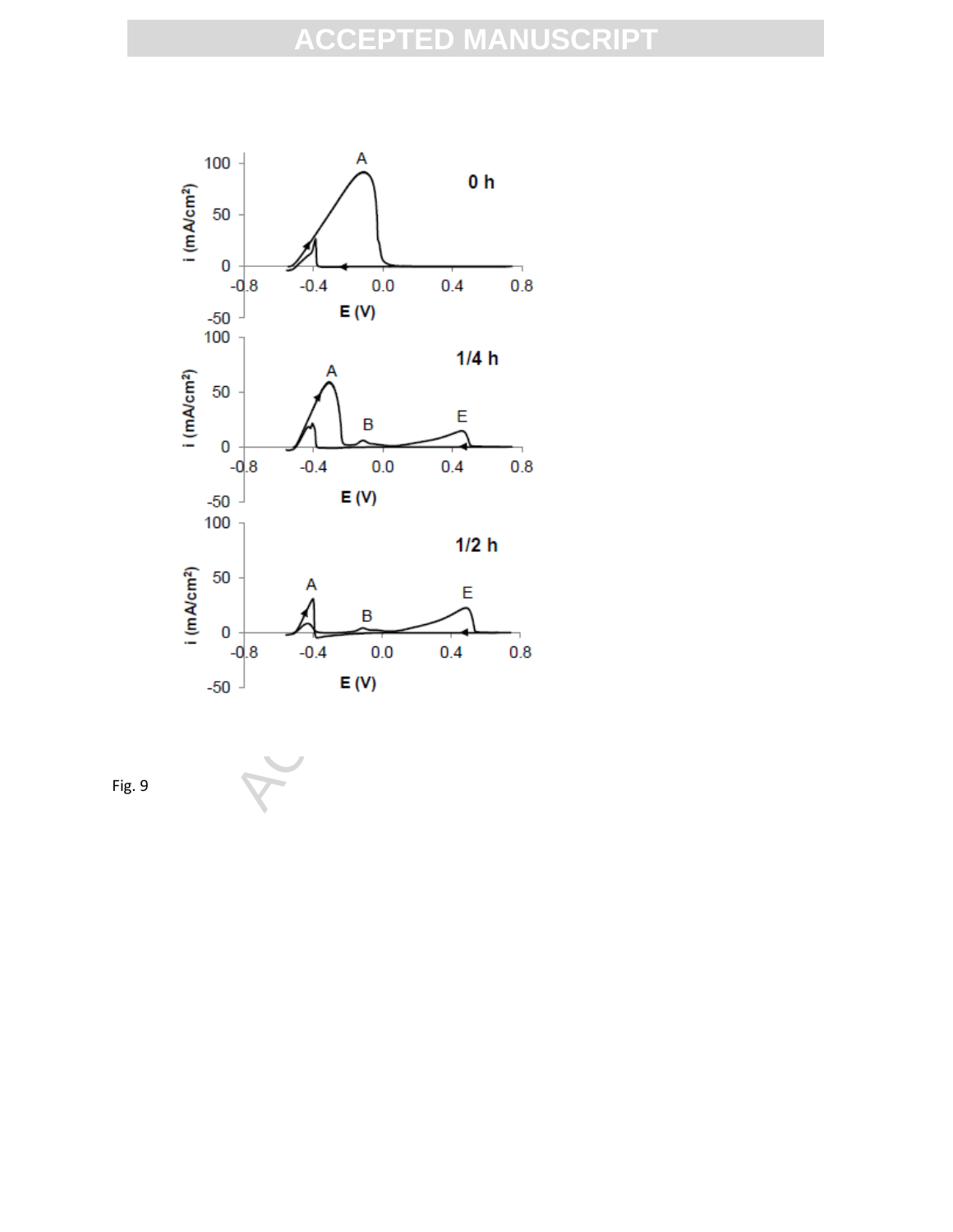



Fig. 10

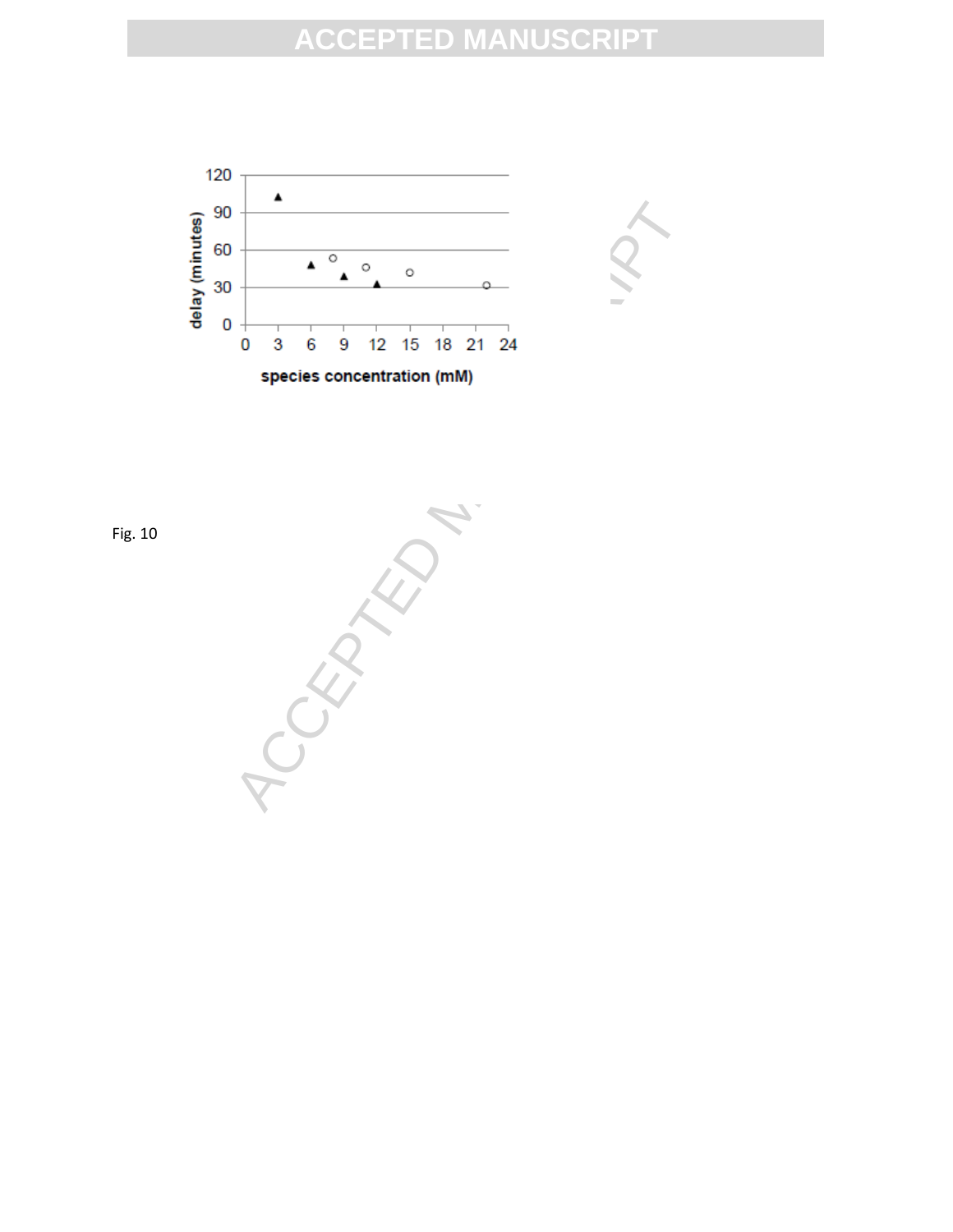

Fig. 11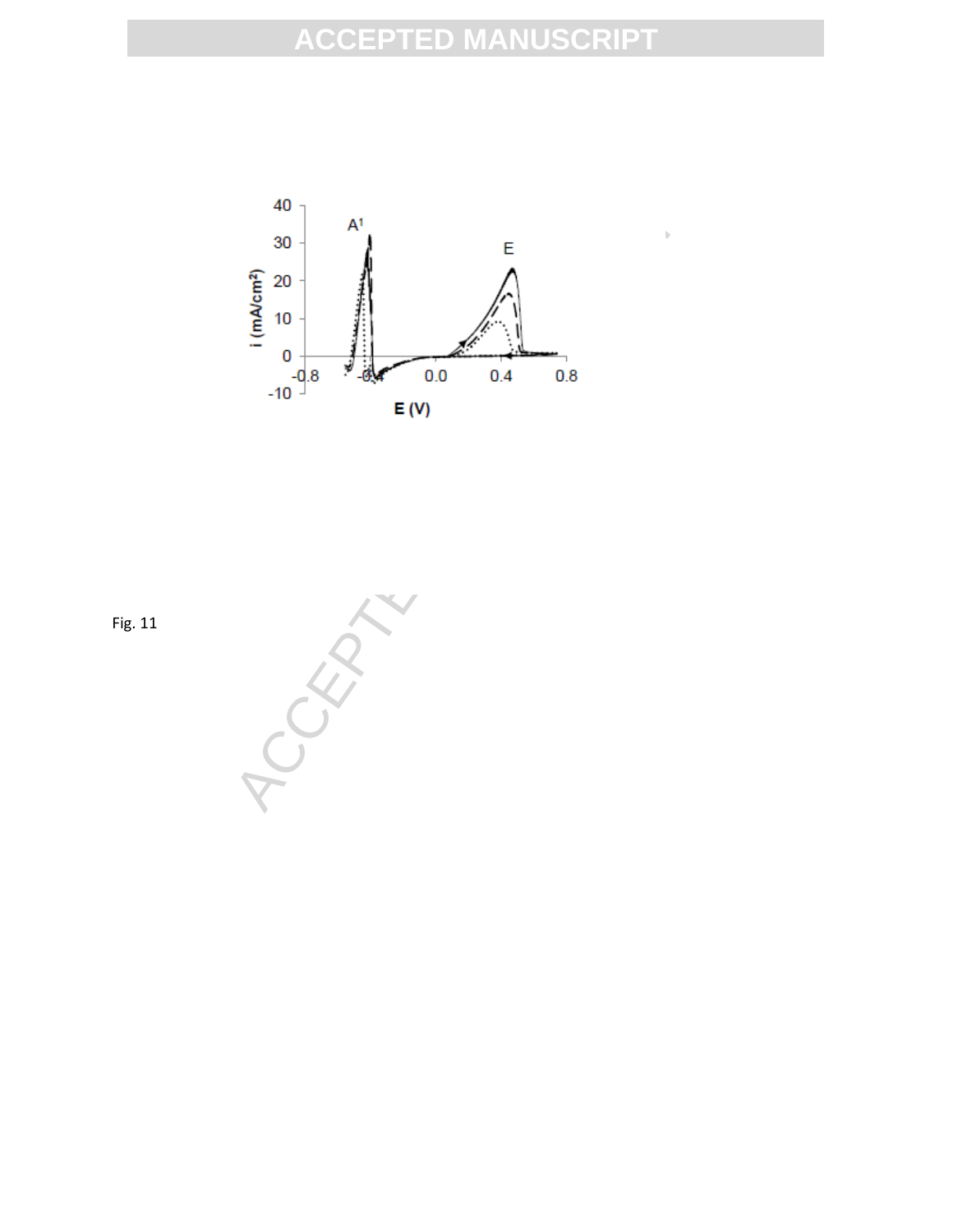

Fig. 12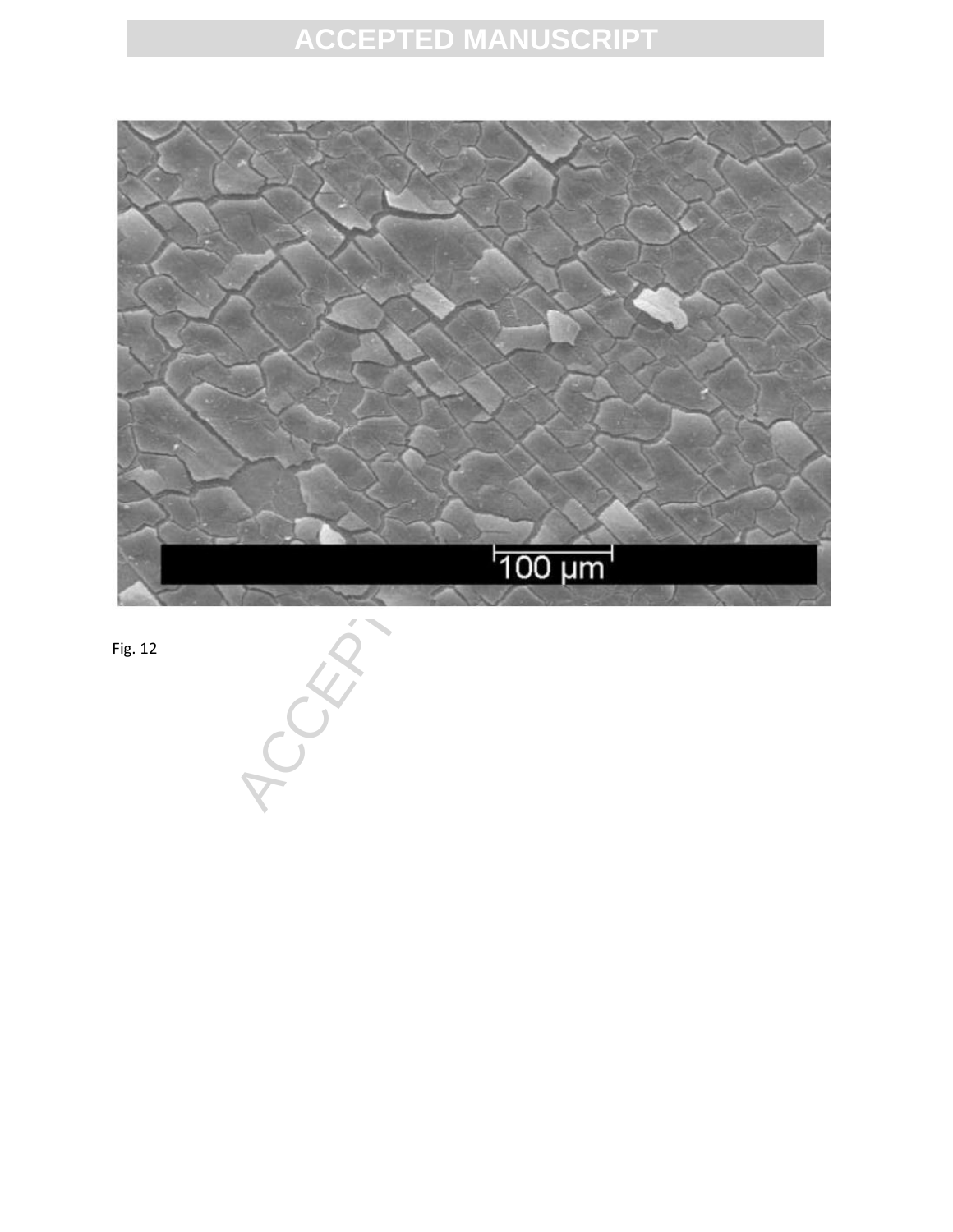

Fig. 13



ACCEPTED MANUSCRIPT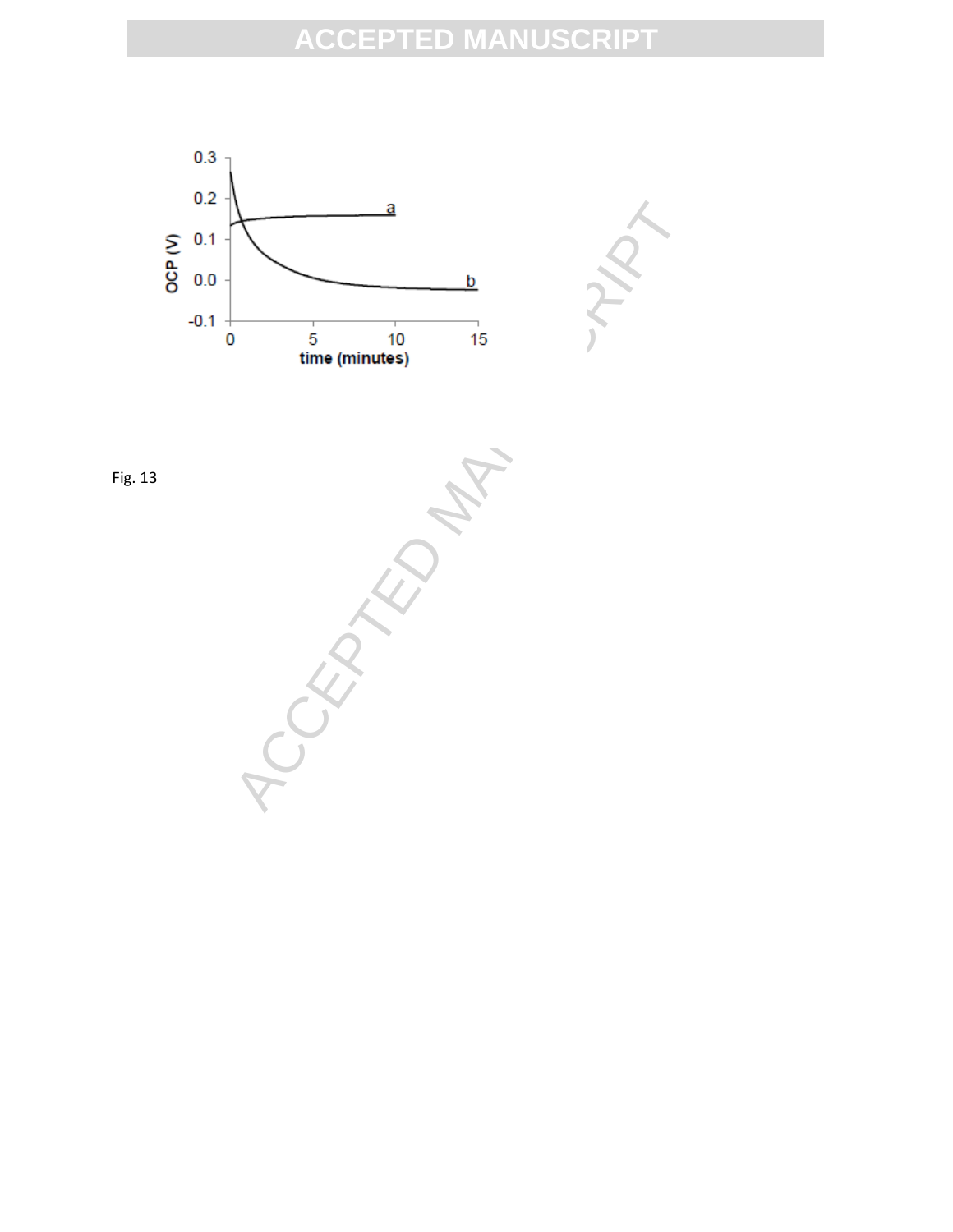



Fig. 14

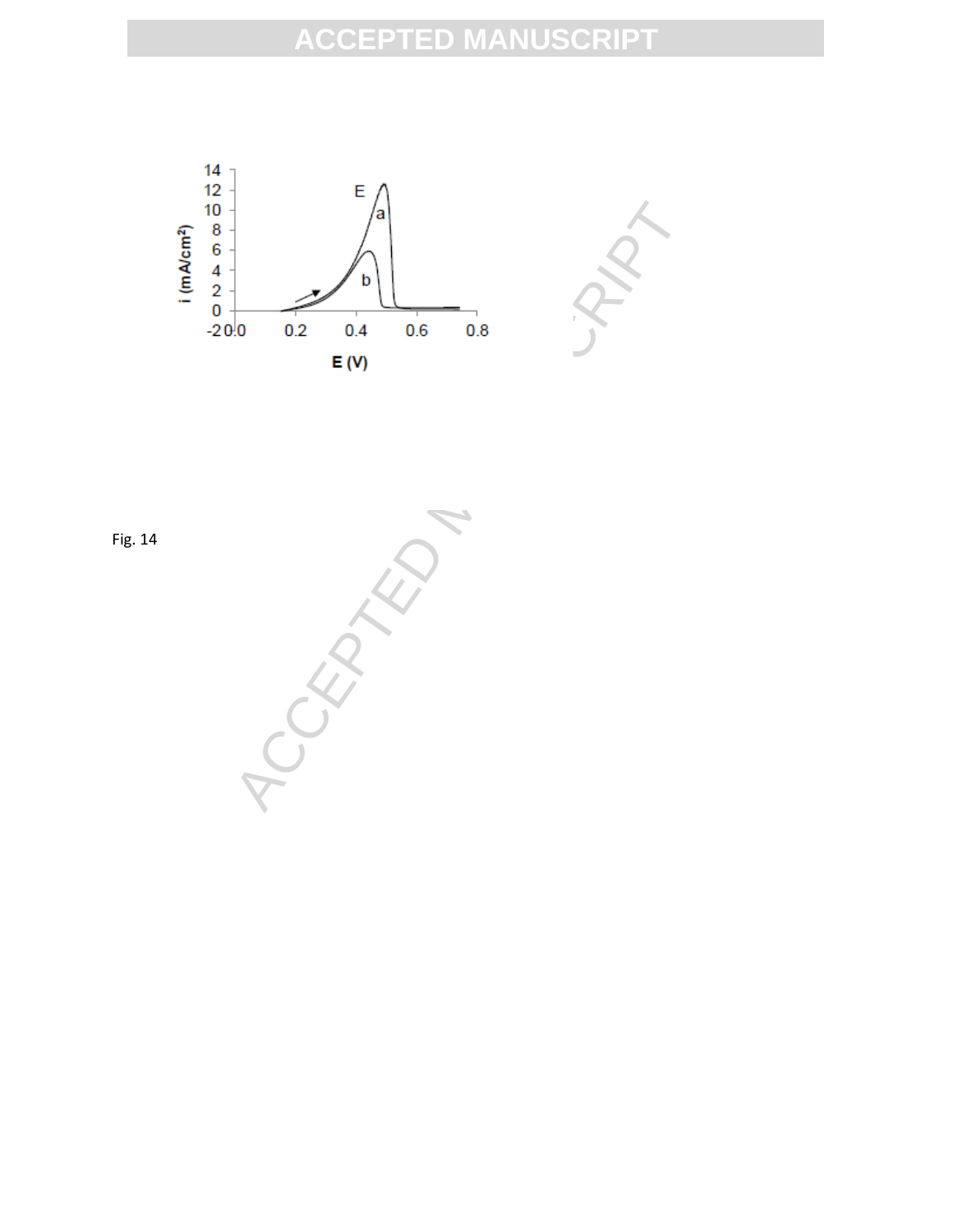

Fig. 15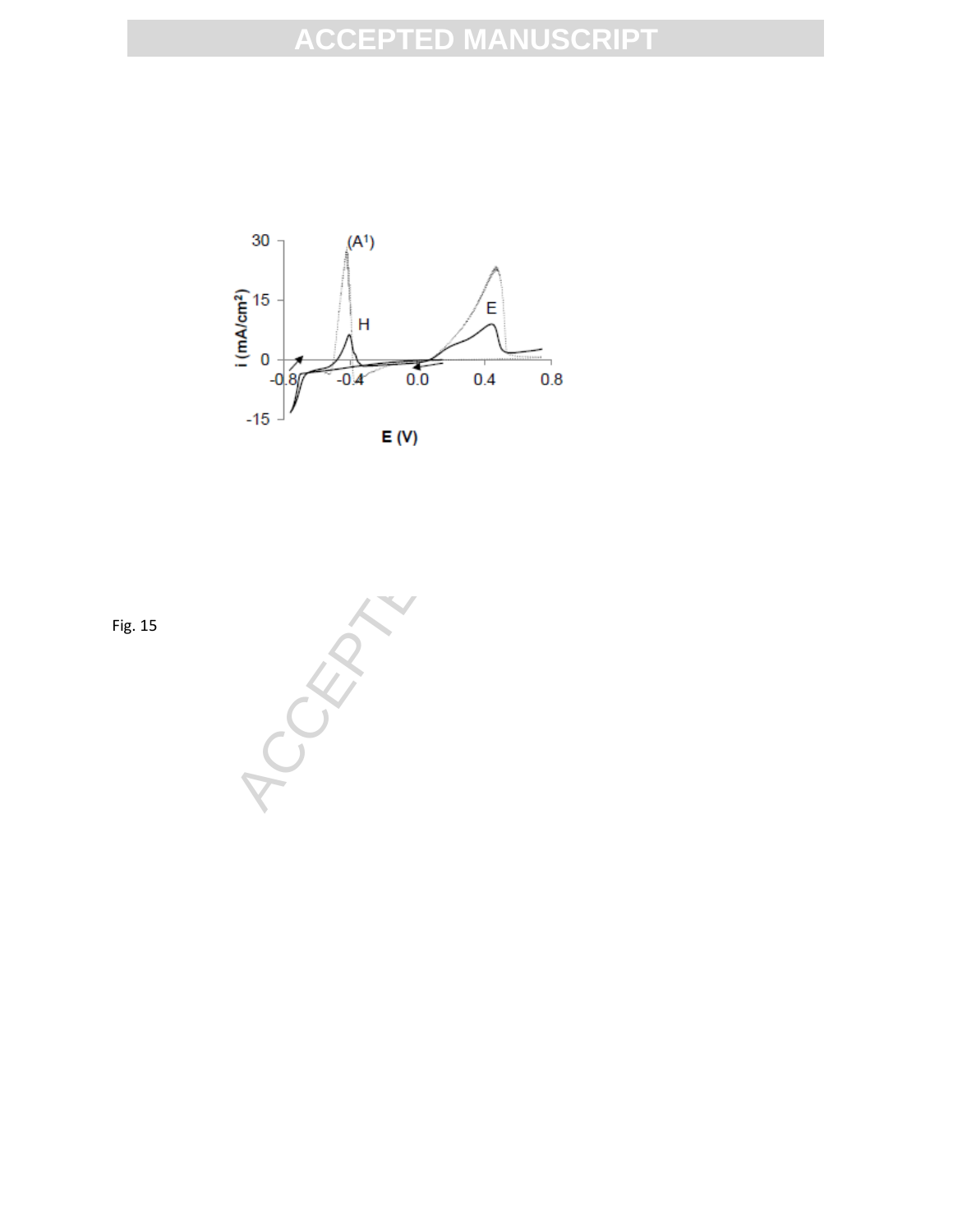

Fig. 16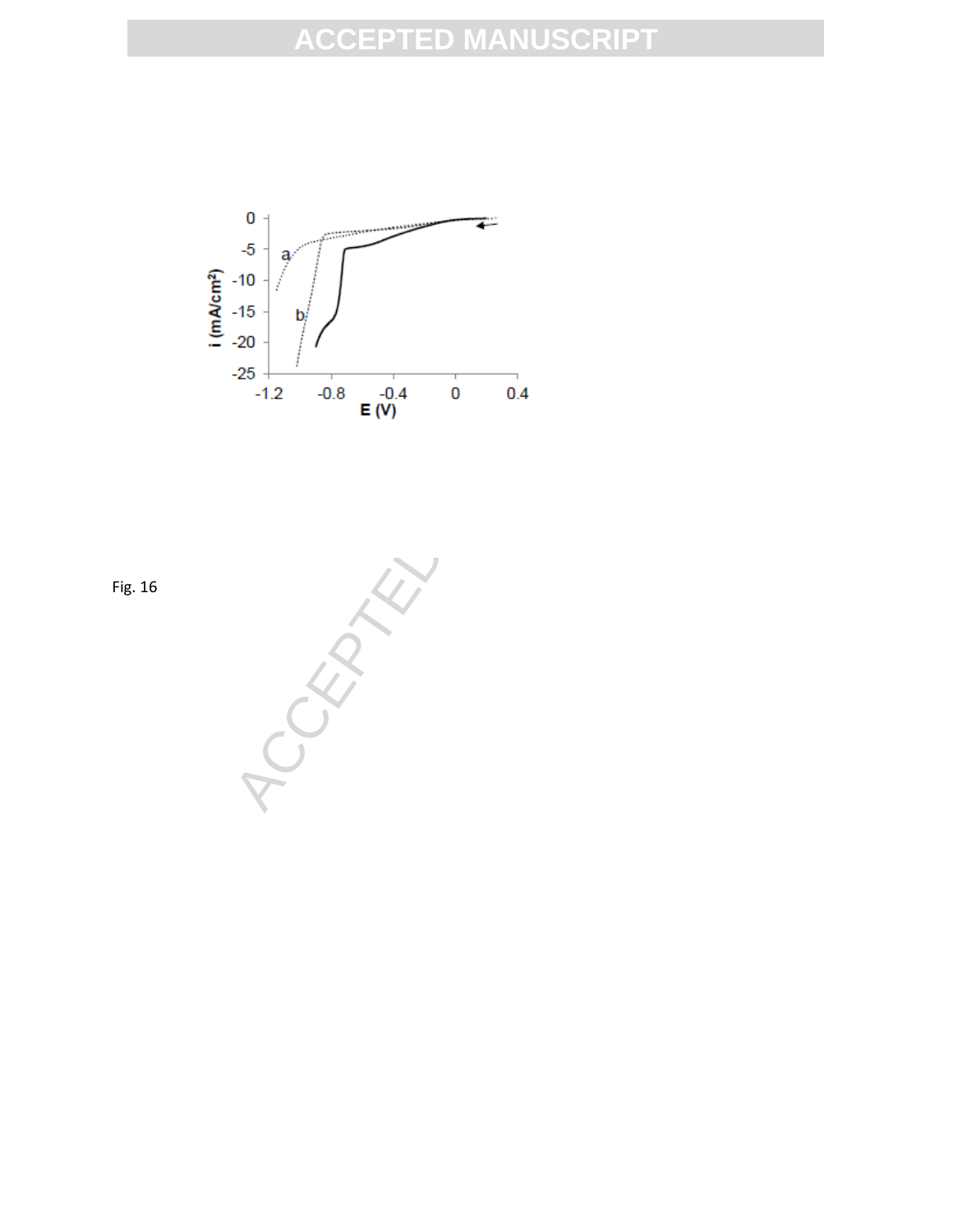

Fig. 17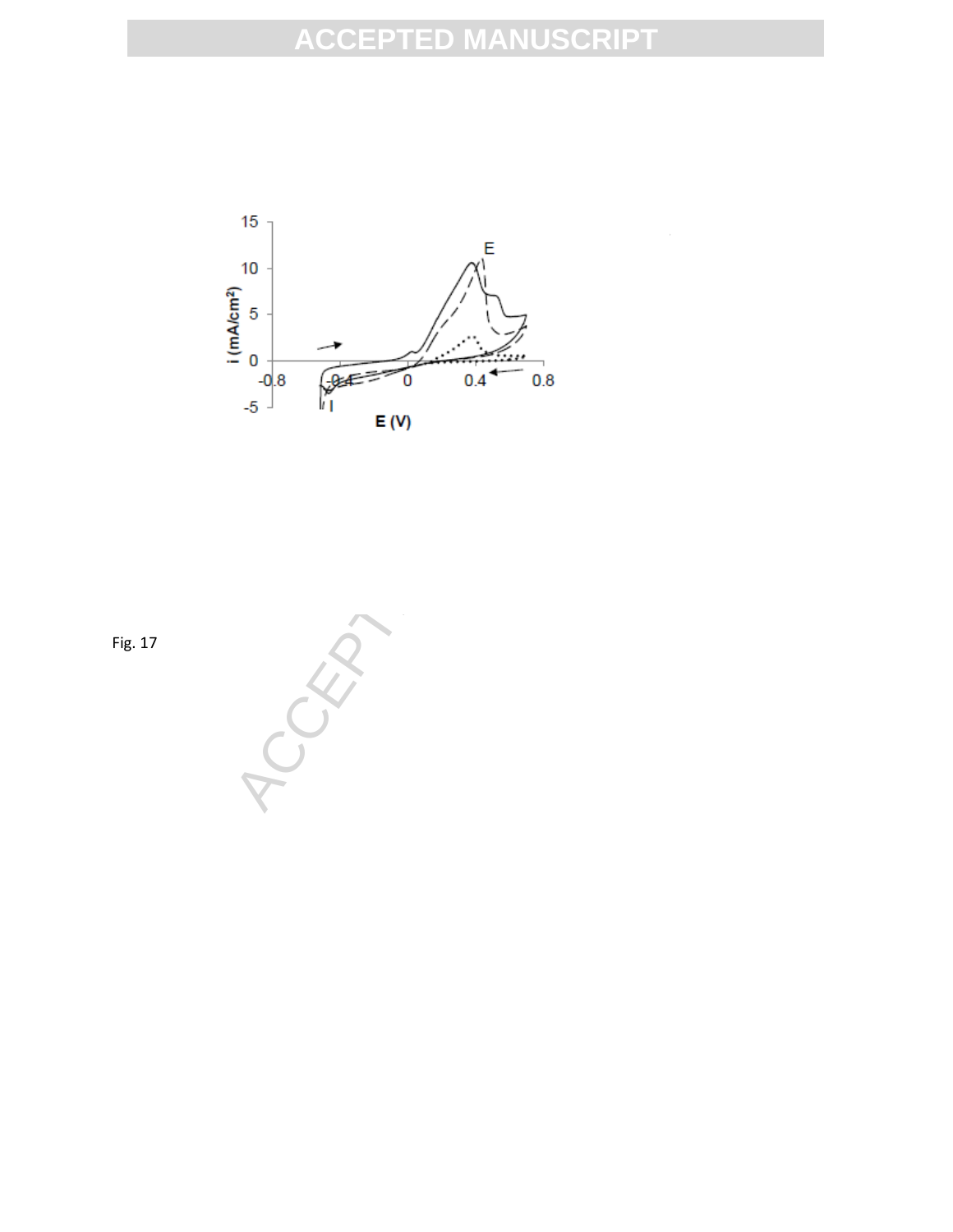

Fig. 18